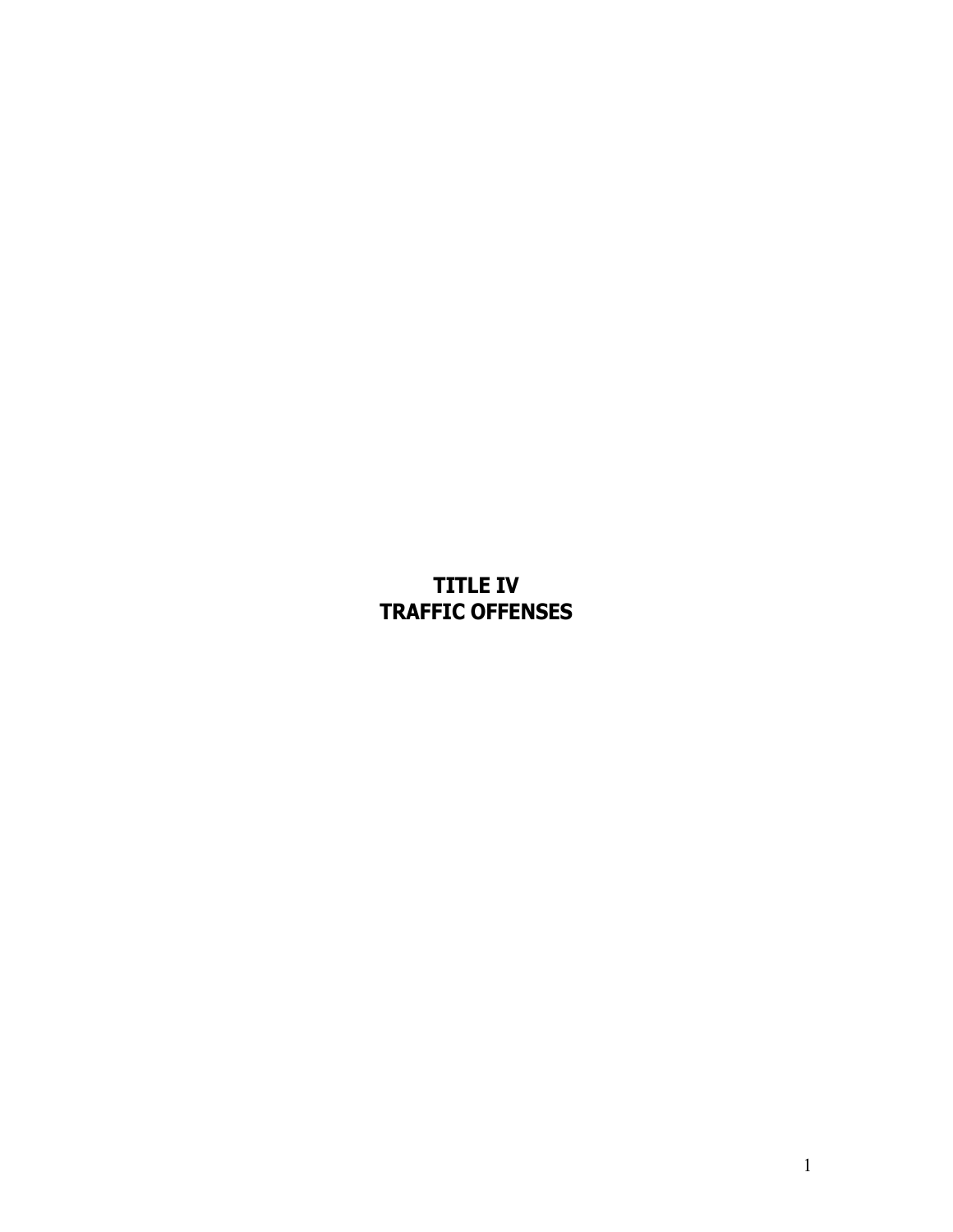| $§4 - 1 - 1$                   |                                                                            |  |
|--------------------------------|----------------------------------------------------------------------------|--|
| $§4 - 1 - 2$                   |                                                                            |  |
| $§4 - 1 - 3$                   |                                                                            |  |
| $§4 - 1 - 4$                   |                                                                            |  |
| $§4 - 1 - 5$                   |                                                                            |  |
|                                |                                                                            |  |
| $§4 - 2 - 1$                   |                                                                            |  |
| $§4 - 2 - 2$                   |                                                                            |  |
| $§4 - 2 - 3$                   |                                                                            |  |
| $§4 - 2 - 4$                   |                                                                            |  |
|                                |                                                                            |  |
| $§4 - 3 - 1$                   |                                                                            |  |
| $§4 - 3 - 2$                   |                                                                            |  |
| $§4 - 3 - 3$                   |                                                                            |  |
| $§4 - 3 - 4$                   |                                                                            |  |
| $§4 - 3 - 5$                   |                                                                            |  |
| $§4 - 3 - 6$                   |                                                                            |  |
| $§4 - 3 - 7$                   |                                                                            |  |
|                                |                                                                            |  |
| $§4-4-1$                       |                                                                            |  |
| $§4-4-2$                       |                                                                            |  |
| $§4-4-3$                       |                                                                            |  |
| $§4 - 4 - 4$                   |                                                                            |  |
| $§4-4-6$                       |                                                                            |  |
| $§4 - 4 - 7$                   |                                                                            |  |
| $§4-4-8$                       |                                                                            |  |
| $§4-4-9$                       |                                                                            |  |
| $§4-4-10$                      |                                                                            |  |
| $§4-4-11$                      |                                                                            |  |
| $§4 - 4 - 12$                  |                                                                            |  |
| $§4 - 4 - 13$                  |                                                                            |  |
|                                |                                                                            |  |
| $§$ 4-5-1                      |                                                                            |  |
| $§4 - 5 - 2$                   |                                                                            |  |
| $§4 - 5 - 3$                   |                                                                            |  |
| $§4 - 5 - 4$                   |                                                                            |  |
| $§4 - 5 - 5$                   |                                                                            |  |
| $§4 - 5 - 6$                   |                                                                            |  |
| $§4 - 5 - 7$                   |                                                                            |  |
| $§4 - 5 - 8$                   |                                                                            |  |
| $§4 - 5 - 9$                   | Driving Under the Influence of Intoxicating Liquor, Drugs, or Controlled18 |  |
| $§4 - 5 - 10$                  |                                                                            |  |
| $§4 - 5 - 11$<br>$§4 - 5 - 12$ |                                                                            |  |
|                                |                                                                            |  |
|                                |                                                                            |  |
| $§4-6-1$                       |                                                                            |  |
| $§4-6-2$                       |                                                                            |  |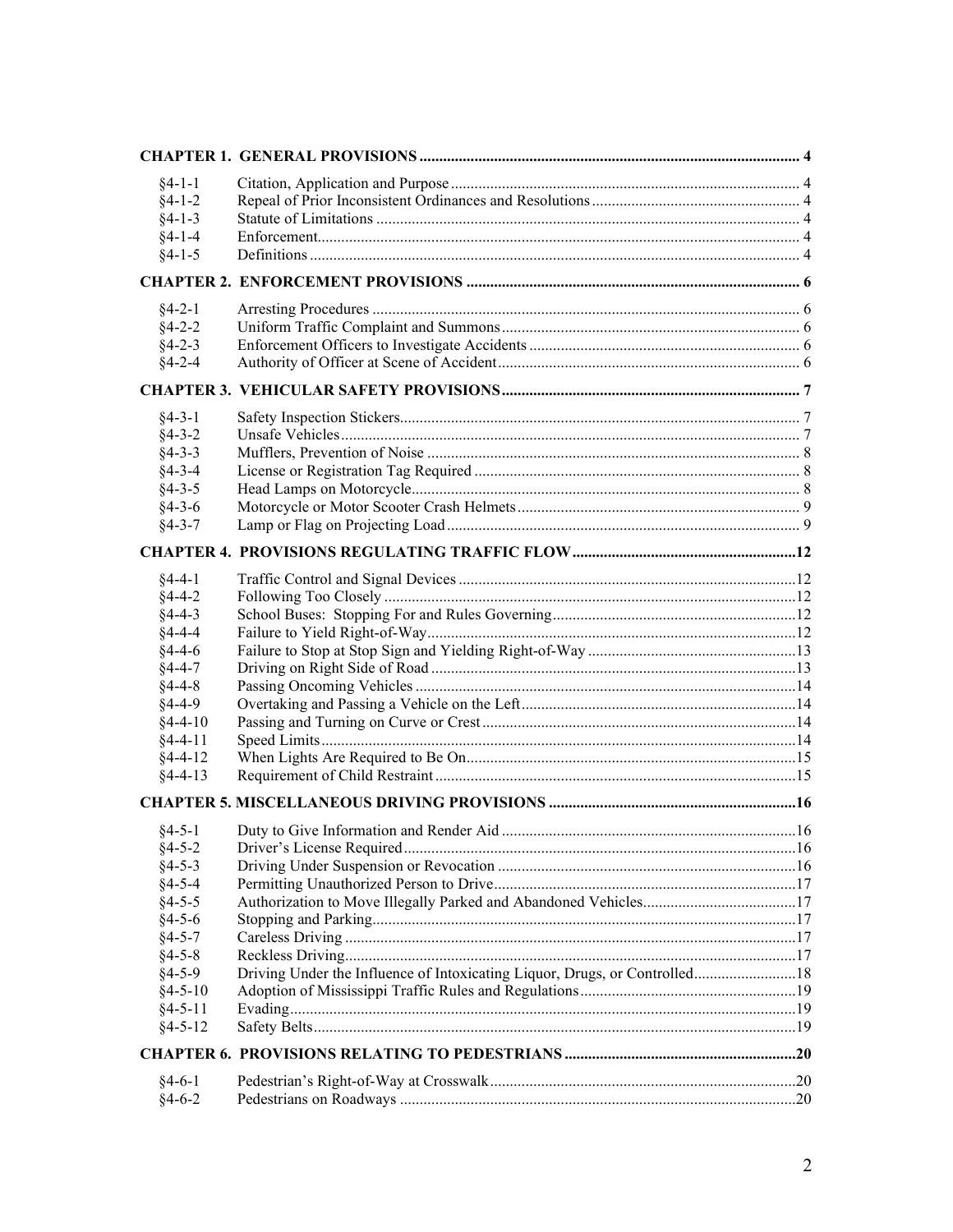| $§4-6-3$     |                                                                                  |  |
|--------------|----------------------------------------------------------------------------------|--|
| $§4-6-4$     |                                                                                  |  |
| $§4-6-5$     |                                                                                  |  |
| $§4-6-6$     | Traffic Laws Apply to Persons Riding Bicycles or Animals or Driving Animal Drawn |  |
|              |                                                                                  |  |
|              |                                                                                  |  |
| $84 - 7 - 1$ |                                                                                  |  |
| $§4 - 7 - 2$ |                                                                                  |  |
| $§4 - 7 - 3$ |                                                                                  |  |
| $§4 - 7 - 4$ |                                                                                  |  |
| $§4 - 7 - 5$ |                                                                                  |  |
| $§4 - 7 - 6$ |                                                                                  |  |
| $84 - 7 - 7$ |                                                                                  |  |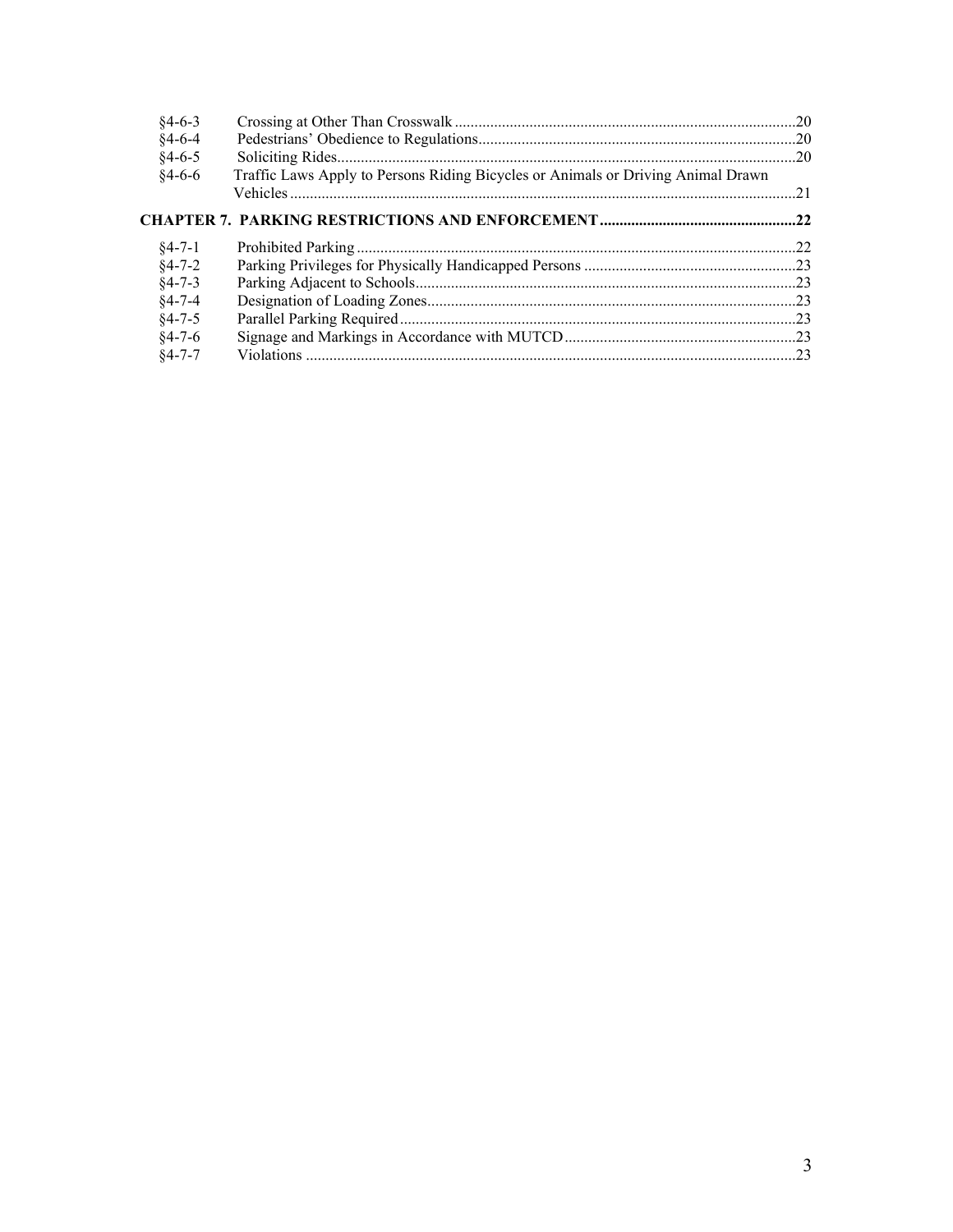## <span id="page-3-0"></span>**CHAPTER 1. GENERAL PROVISIONS**

#### <span id="page-3-1"></span>**§4-1-1 Citation, Application and Purpose**

This Title shall be known and may be cited as the Choctaw Traffic Code. It may be abbreviated as the C.Tr.C.

This Choctaw Traffic Code shall apply to all members of the MBCI and to all other Indians within this Indian Country jurisdiction to the extent that they are not otherwise subject to state laws regulating traffic.

The purpose of this Choctaw Traffic Code is to provide a comprehensive system for the safe and orderly flow of traffic upon the roadways of this jurisdiction and this purpose is intended to be accomplished thereby through limited incorporation of the traffic laws of the state regulating non-Indians' traffic and other supplemental and supplanting provisions of this Title.

#### <span id="page-3-2"></span>**§4-1-2 Repeal of Prior Inconsistent Ordinances and Resolutions**

Any and all prior ordinances and resolutions of the Tribal Council of the MBCI which deal with subjects herein or are inconsistent with the provisions contained herein are hereby repealed as of the effective date of this Choctaw Traffic Code, save and except that offenses committed prior to the Tribal Code's effective date shall be subject to prosecution under the pre-existing ordinances and resolutions for a period of one year immediately following this Title enactment.

#### <span id="page-3-3"></span>**§4-1-3 Statute of Limitations**

No prosecution shall be entertained under this Title unless the action shall have been commenced within twelve (12) months after the commission of the offense.

#### <span id="page-3-4"></span>**§4-1-4 Enforcement**

All prosecutions for violations of the provisions of this Title shall be in the name of the Mississippi Band of Choctaw Indians as plaintiff against the person charged with an offense referred to as the defendant. Jurisdiction is hereby vested exclusively in the Choctaw Tribal Court; the provisions of any assimilated state law to the contrary notwithstanding.

#### <span id="page-3-5"></span>**§4-1-5 Definitions**

Terms used in this section and terms within any assimilated state law, unless the context plainly requires otherwise, shall mean:

- (1) "Business District or Area" means the territory contiguous to a highway when fifty (50) percent or more of the frontage thereon for a distance of three hundred (300) feet or more is occupied by buildings in use for business or by public or government buildings including schools;
- (2) "Driver, Pedestrian and Passenger" means any member of the Mississippi Band of Choctaw Indians as well as any other person who, by virtue of their Indian ancestry is not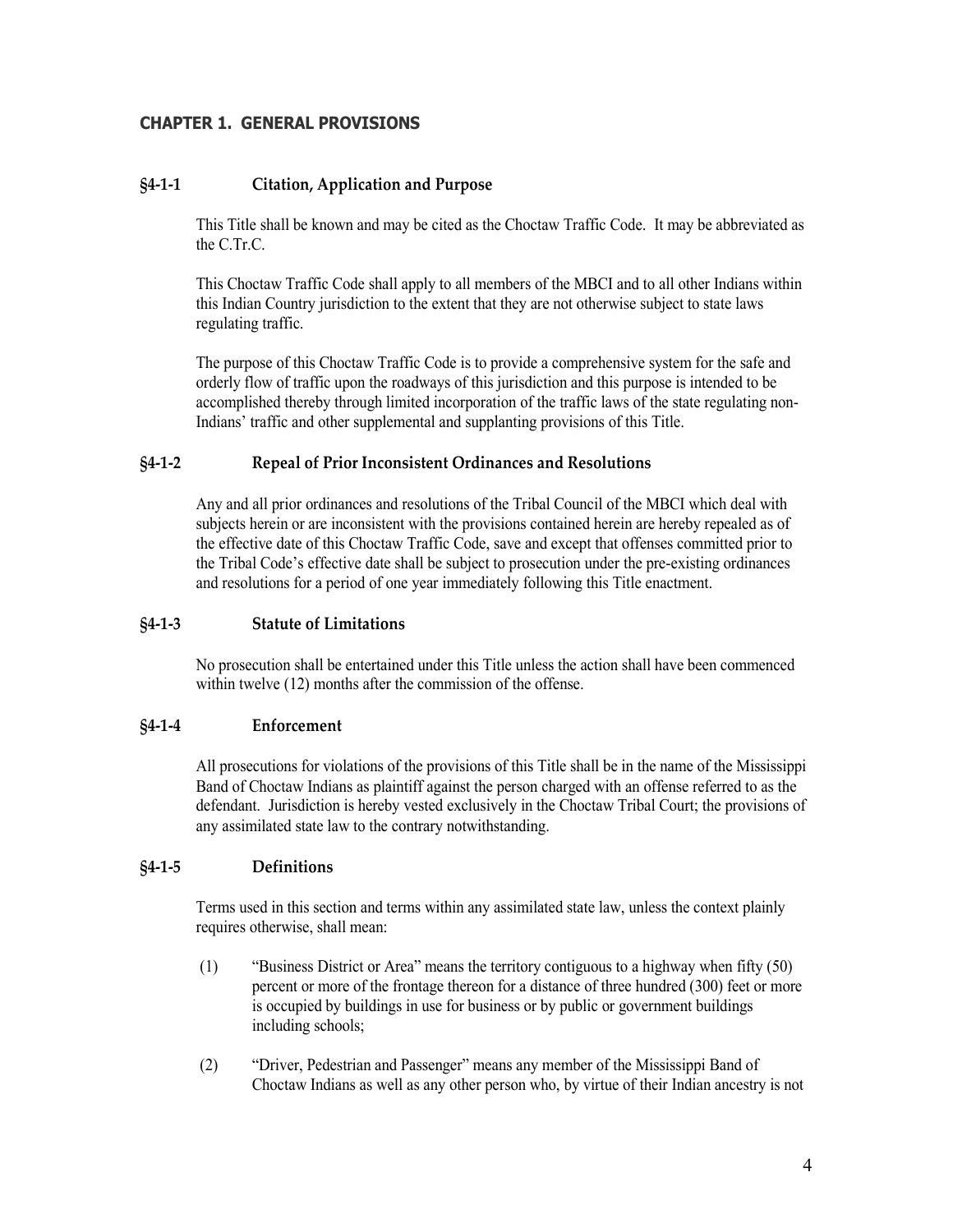otherwise subject to state laws regulating traffic while within this Choctaw Indian Reservation jurisdiction;

- (3) "Highway" means every way or place of whatever nature open to use of the public, as a matter of right, for the purpose of vehicular travel. The term "highway" shall not be deemed to include a roadway or driveway upon grounds owned by private persons or institutions, except the driveways and roadways within the federal lands reserved for administrative purposes which shall be deemed highways;
- (4) "Intersection" means the area embraced within the prolongation of the lateral curb lines or, if none, then of the lateral boundary lines of two or more highways which join one another at an angle, whether or not one such highway crosses the other, but such area, where an alley and a street meet within a city or town, shall not be deemed an intersection;
- (5) "Motor Vehicle" means every vehicle which is self-propelled;.
- (6) "Owner" means any person who holds the legal title of a vehicle or in the event a vehicle is the subject of an agreement for the conditional sale or lease thereof with the right of purpose upon performance of the conditions stated in the agreement, then such conditional vendee or lessee or mortgagor shall be deemed the owner for the purpose of this Title;
- (7) "Person" means any member of the Mississippi Band of Choctaw Indians as well as any other person who, by virtue of their Indian ancestry, is not otherwise subject to state laws regulating traffic while within this Reservation jurisdiction;
- (8) "Private Road or Driveway" means every road or driveway not open to the use of the public for purposes of vehicular travel;
- (9) "Reservation" means all territory within the jurisdiction of the Tribe as defined at §1-2-2 of this Tribal Code;
- (10) "Residence District or Area" means the territory contiguous to a highway not comprising a business district when the frontage on such highway for a distance of three hundred (300) feet or more is mainly occupied by dwellings or by dwellings and buildings in use for business;
- (11) "Right of Way" means the privilege of the immediate use of the highway;
- (12) "School Zone" means the territory contiguous to a highway on which a school is located adjacent thereto and within one-eighth (1/8) of a mile in either direction there from; and
- (13) "Vehicle" means every device in, upon or by which any person or property is or may be transported or drawn upon a public highway excepting devices moved by human power or used exclusively upon stationary rails or tracks; provided that for the purposes of this Title, a bicycle or a ridden animal shall be deemed a vehicle.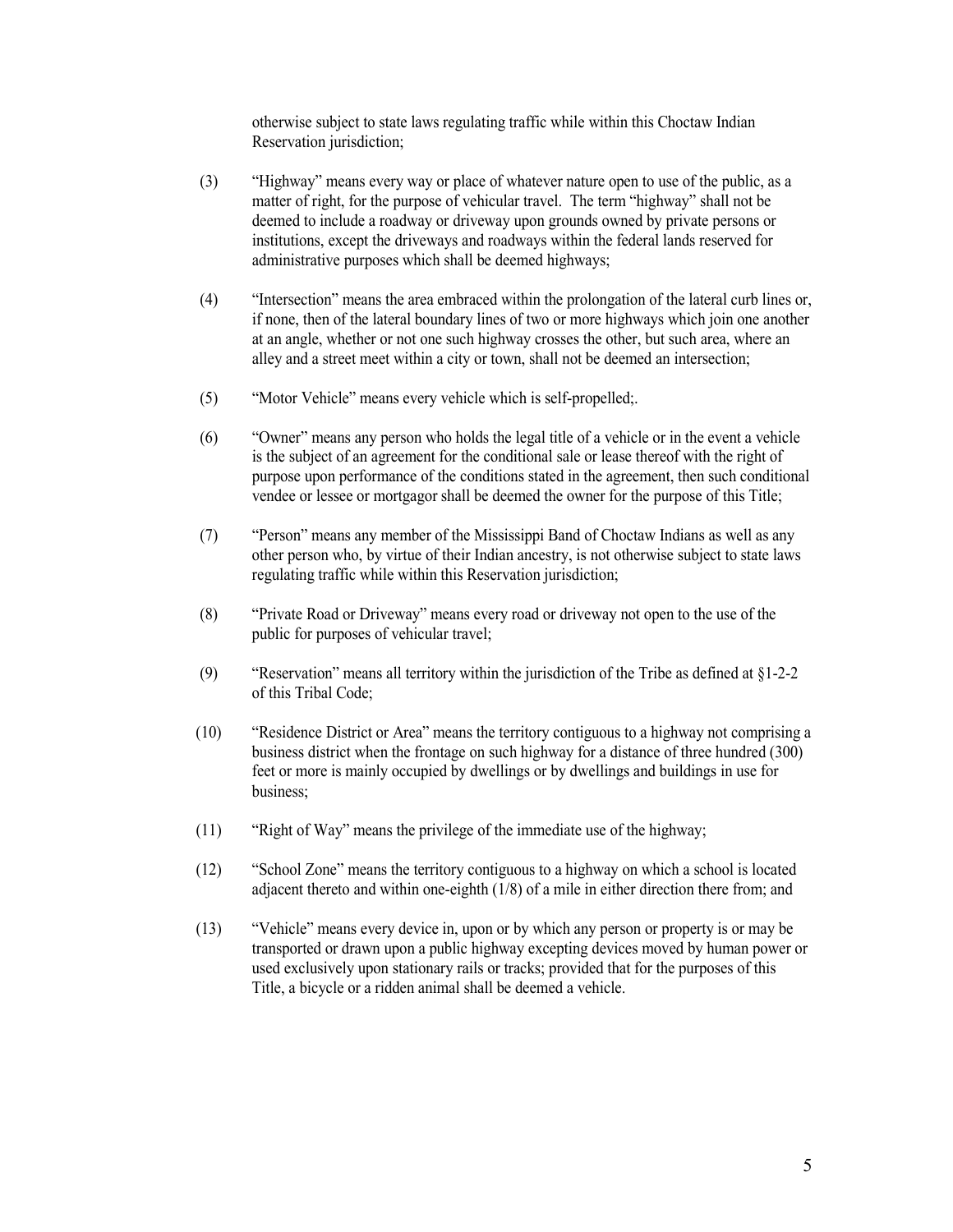# <span id="page-5-0"></span>**CHAPTER 2. ENFORCEMENT PROVISIONS**

## <span id="page-5-1"></span>**§4-2-1 Arresting Procedures**

- (1) Whenever any person is found to be in violation of any of the provisions of the CTrC for which arrest would not normally be appropriate, the officer citing such person for any violation shall take the name and address of such person, the license number of the motor vehicle, and issue a uniform traffic complaint according to procedures outlined in §4-2-2 pertaining to Uniform Traffic Complaints and Summons.
- (2) When any person is cited for reckless driving, driving after revocation or failure to stop for a police vehicle, and the officer, acting within his discretion, deems it inadvisable to release such person upon his promise to appear, the person may be taken into custody.
- (3) When any person is cited for causing or contributing to an accident resulting in the serious injury or death of any person or for driving while under the influence of intoxicating liquor or a narcotic drug or for driving while intoxicated, the person shall not be entitled to release upon promise to appear and should instead be placed under arrest.

Any person arrested under subsection (2) or (3) of this section shall be processed in the manner and entitled to the same rights under the Choctaw Rules of Criminal Procedure as are other persons.

## <span id="page-5-2"></span>**§4-2-2 Uniform Traffic Complaint and Summons**

There is hereby established a uniform complaint and summons which may be used in cases involving violations of statutes and ordinances relating to the operation or use of motor vehicles.

Every citation by an enforcement officer within this jurisdiction shall be issued on the uniform traffic complaint ticket consisting of an original and a carbon copy.

The Enforcement Officer shall file the original traffic ticket with the court and a copy given to the accused.

The original traffic ticket shall be retained in the court file and he number noted and entered in the court docket.

#### <span id="page-5-3"></span>**§4-2-3 Enforcement Officers to Investigate Accidents**

Enforcement officers in this jurisdiction who, during their regular tour of duty, investigate a motor vehicle accident at the time of and at the scene of an accident or any time thereafter, shall within twenty-four (24) hours after completing such an investigation, forward a written report of the accident to the Director of the Department of Public Safety.

#### <span id="page-5-4"></span>**§4-2-4 Authority of Officer at Scene of Accident**

Except for felonies and offenses enumerated in the Tribal Code pertaining to arrests of motor vehicle violations, a law enforcement at the scene of a traffic accident may issue a written Uniform Traffic Complaint and Summons, as provided in §4-2-2, to any driver of a vehicle involved in the accident when, based upon his own personal investigation, the officer has reasonable and probable grounds to believe that the person has committed an offense contained in this Title.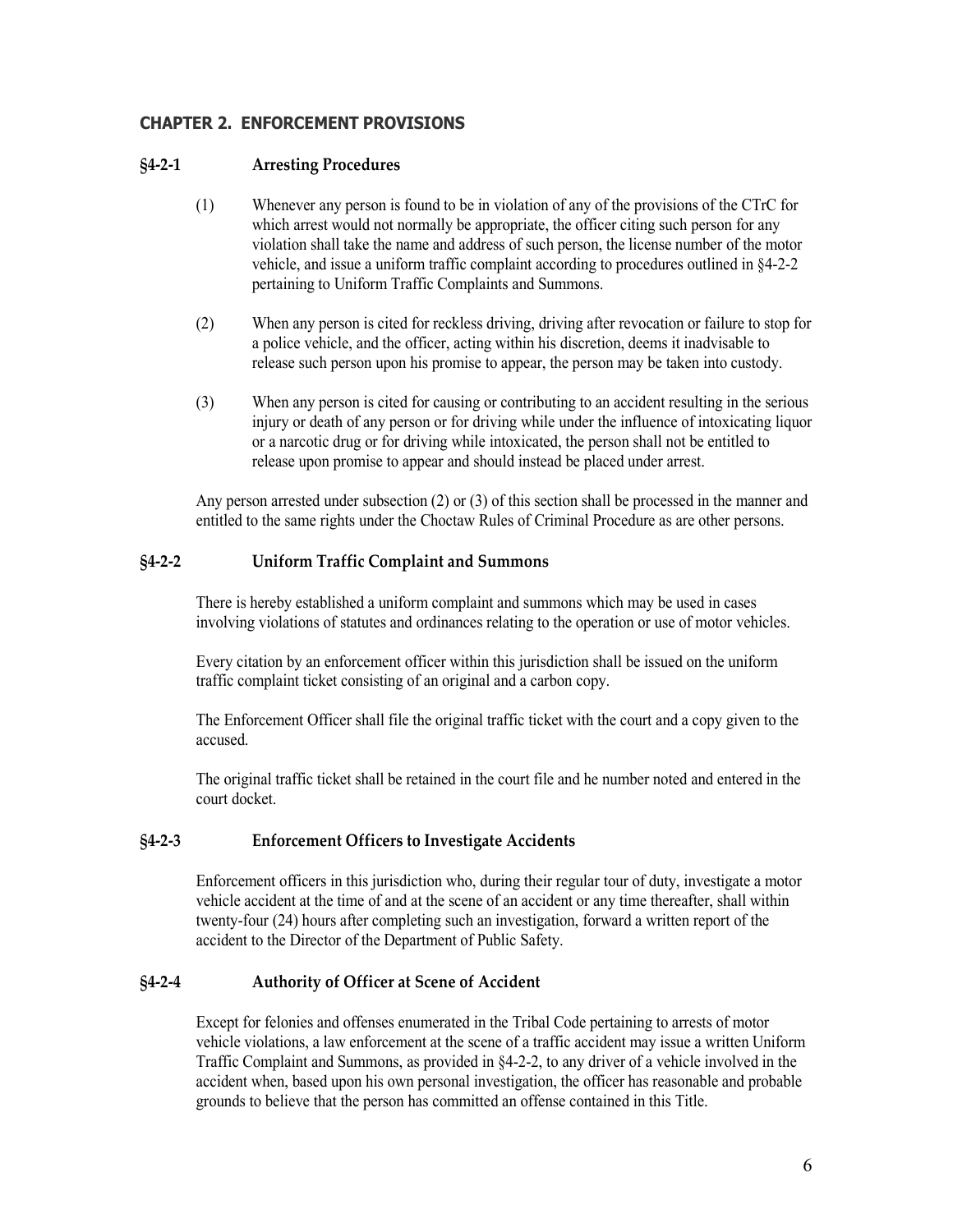## <span id="page-6-0"></span>**CHAPTER 3. VEHICULAR SAFETY PROVISIONS**

#### <span id="page-6-1"></span>**§4-3-1 Safety Inspection Stickers**

All motor vehicles that are operated upon a public road of this jurisdiction must have displayed a valid state safety inspection sticker from the state of registration of the vehicle, if such state requires a safety inspection sticker.

Any person who fails to comply with the above provision shall be deemed guilty of a Class C offense and upon conviction thereof shall be sentenced accordingly; provided, however, that if, within seven (7) days immediately following a citation, the accused shall secure the requisite inspection sticker, such fine will be suspended.

## <span id="page-6-2"></span>**§4-3-2 Unsafe Vehicles**

A person shall be deemed guilty of an offense under this section if he drives or causes or permits any motor vehicle to be driven on any public road of this jurisdiction knowing said vehicle to be in such unsafe condition so as to endanger any person or knowing or having reason to know said vehicle is not equipped with the following:

- (1) Headlights: Every motor vehicle other than a motorcycle or motor-driven cycle shall be equipped with at least two head lamps with at least one on each side of the front of the motor vehicle, which head lamps shall comply with the requirements and limitations set forth in this section
- (2) Multiple-beam road-lighting equipment; distributions of light; beam indicator: Except as hereinafter provided, the head lamps of the auxiliary driving lamp or the auxiliary passing lamp or combinations thereof on motor vehicles other than a motorcycle or motor-driven cycle shall be so arranged that the driver may control the selection between distributions of light projected to different elevations, subject to the following requirements and limitations:

(a) There shall be an uppermost distribution of light, or composite beam, so aimed and of such intensity as to reveal persons and vehicles at a distance of at least 350 feet ahead for all conditions of loading

(b) There shall be lowermost distribution of light or composite beam so aimed and of sufficient intensity to reveal persons and vehicles at a distance of at least 100 feet ahead; and on straight level road under any condition of loading none of the high-intensity portion of the beam shall be directed to strike the eyes of an approaching driver

Every new motor vehicle other than a motorcycle or motor-driven cycle, registered in this state which has multiple-beam road-lighting equipment shall be equipped with a beam indicator, which shall be lighted whenever the uppermost distribution of light from the head lamps is in use, and shall not otherwise be lighted. Said indicator shall be so designed and located that when lighted it will be readily visible without glare to the driver of the vehicle so equipped.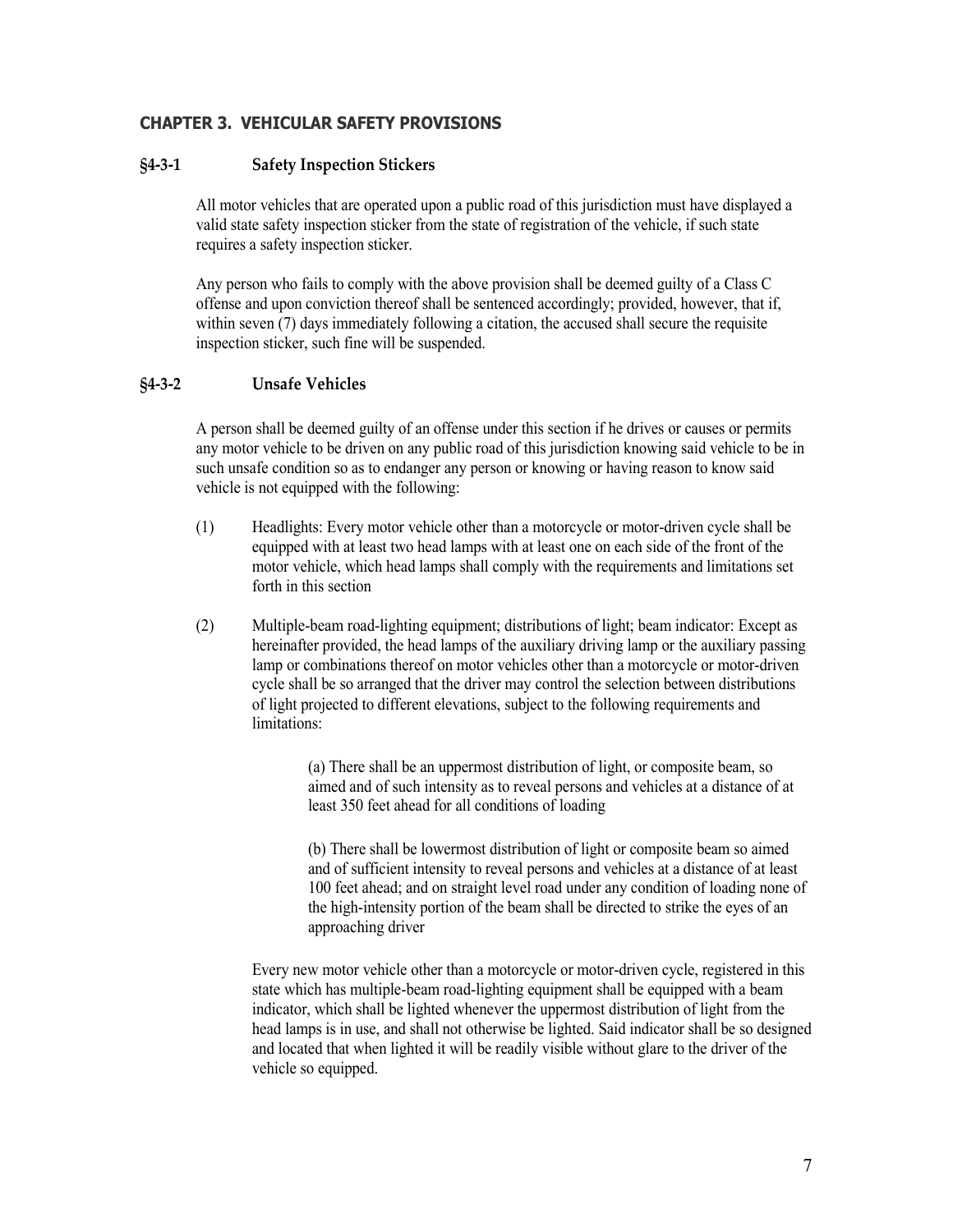- (3) Rear Lamps: Every motor vehicle. Trailer, semi-trailer, pole trailer, and any other vehicle which is being drawn in a train of vehicles shall be equipped with at least one rear lamp mounted on the rear, which, when lighted, shall emit a red light plainly visible from a distance of five hundred feet to the rear.
- (4) Brake Lights: All motor vehicles shall be equipped with two (2) brake light, on the rear of a motor vehicle, in good working order at all times, such brake lights to be automatically controlled by brake adjustment;
- (5) Brakes: Every motor vehicle shall be equipped with brakes adequate to control the movement of and to stop and hold such vehicle;
- (6) Handbrakes: Every motor vehicle shall be equipped with a handbrake, in a good working order;.
- (7) Horn: Every motor vehicle shall be equipped with a horn in good working order;
- (8) Windows Unobstructed Wipers: No person shall drive any motor vehicle with any sign or other non-transparent material upon the windshield, side wings, side or rear windows of such vehicle that would obstruct the driver's view, other than a paper or certificate required to be so displayed by law. The windshield on every motor vehicle shall be equipped with a device for cleaning rain, snow or other obstructions from the windshield and must be in proper working order at all times.

Any person failing to have all of the above equipment on and in operating order on a motor vehicle being operated on any public road of this jurisdiction shall be deemed guilty of a Class C offense and upon conviction thereof shall be sentenced accordingly, provided, however, that if, within seven (7) days immediately following a citation for a violation of this section, the accused should cause to be fixed or affixed in proper working order the requisite equipment, then payment of such fine shall be suspended.

#### <span id="page-7-0"></span>**§4-3-3 Mufflers, Prevention of Noise**

Every motor vehicle shall at all times be equipped with a muffler in good working order and in constant operation to prevent excessive or unusual noise and annoying smoke, and no person shall use a muffler cutout, bypass or similar device upon a motor vehicle while driving on the roadway. Violation of this section shall constitute a Class C offense.

#### <span id="page-7-1"></span>**§4-3-4 License or Registration Tag Required**

Any person who drives a motor vehicle on any roadway within this jurisdiction who fails to display a license or registration tag valid under the laws of the issuing jurisdiction shall be deemed guilty of a Class C offense under this section.

## <span id="page-7-2"></span>**§4-3-5 Head Lamps on Motorcycle**

Every motorcycle shall be equipped with at least one and not more than two head lamps which shall be so aimed and of such intensity as to reveal persons and vehicles at a distance of three hundred fifty (350) feet for high intensity (brights) and low intensity (dims) to reveal persons and vehicles at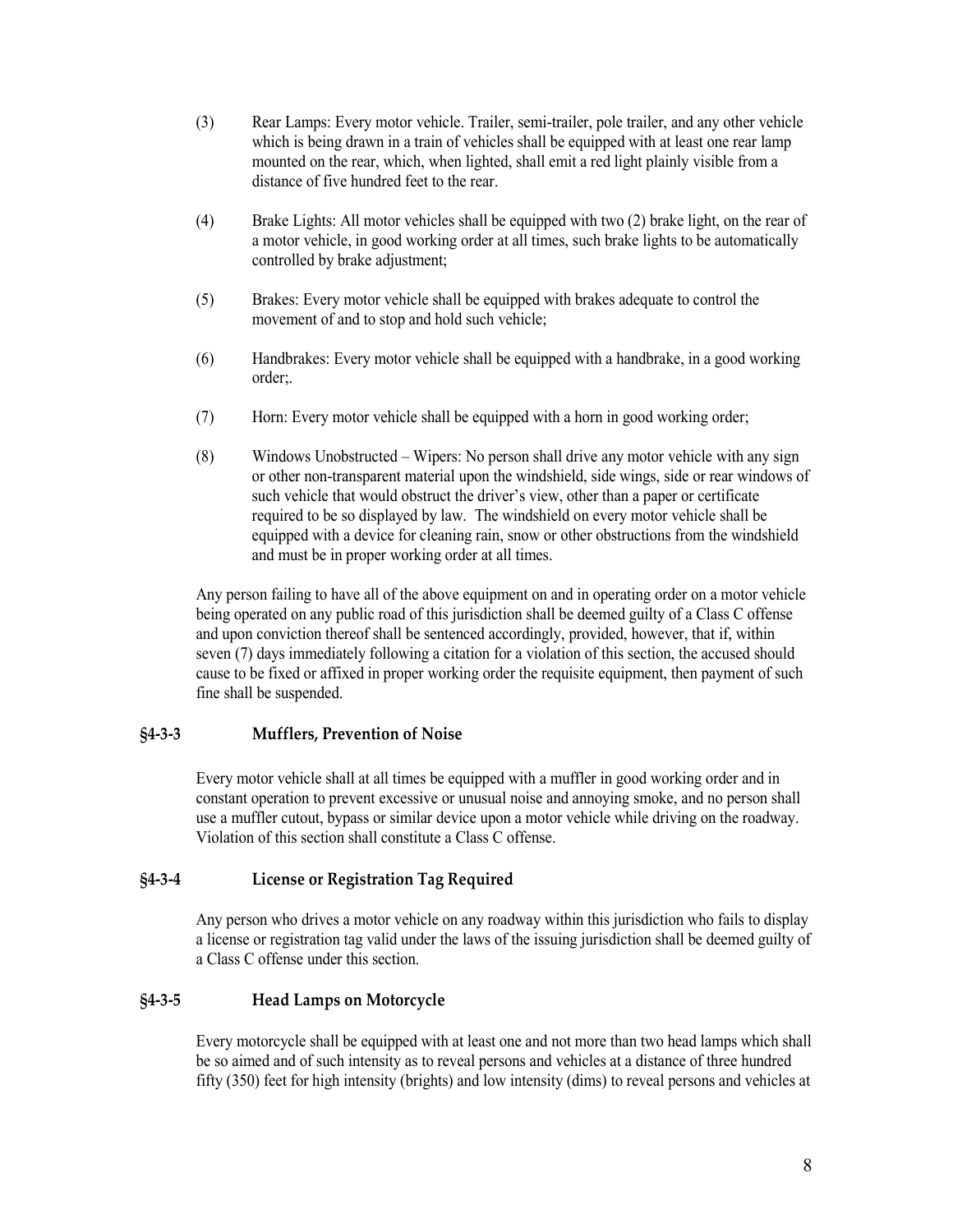least one hundred (100) feet ahead. The high intensity portion of the beam shall not be directed to strike the eyes of an approaching driver. Violation of this section shall constitute a Class C offense.

## <span id="page-8-0"></span>**§4-3-6 Motorcycle or Motor Scooter Crash Helmets**

No person shall operate or ride upon any motorcycle or motor scooter upon the public roads or highways of this jurisdiction unless such person is wearing on his or her head a crash helmet of the type and design inspected and approved by the American Association of Motor Vehicle Administrators. Violation of this section shall be deemed a Class C offense.

# <span id="page-8-1"></span>**§4-3-7 Lamp or Flag on Projecting Load**

Whenever the load upon any vehicle extends to the rear four(4) feet or more beyond the bed or body of such vehicle, there shall be displayed at the extreme rear of the load a red light or lantern plainly visible for a distance of at least five hundred (500) feet to the sides and the rear during hours of darkness.

In lieu of the red light or lantern during daytime hours, only a red flag or cloth not less than sixteen (16) inches square may be displayed at the extreme rear of the load.

Violations of this section shall constitute a Class C offense.

#### **§4-3-8 Windows and Glass Generally; Windshield Wipers**

- (1) No person shall drive any motor vehicle required to be registered in this state upon the public roads, streets or highways with any sign or poster, or with any glazing material which causes a mirrored effect, upon the front windshield, side wings or side or rear windows of such vehicle, other than a certificate or other paper required or authorized to be so displayed by law. No person shall drive any motor vehicle required to be registered in this state upon the public roads, streets or highways in this state with any tinted film, glazing material or darkening material of any kind on the windshield of a motor vehicle except material designed to replace or provide a sun shield in the uppermost area as authorized to be installed by manufacturers of vehicles under federal law.
- (2) From and after January 1, 1989, no person shall drive any motor vehicle required to be registered in this state upon the public roads, streets or highways in this state with any window so tinted or darkened, by tinted film or otherwise, the interior of the vehicle is so obscured that a viewer with vision sufficient to qualify for a Mississippi driver's license cannot readily see into the interior of the vehicle by looking into it from outside the vehicle; provided, however, this prohibition shall not apply to school buses, or other buses used for public transportation, any bus or van owned or leased by a nonprofit organization duly incorporated under the laws of this state, any limousine owned or leased by a private or public entity or any other motor vehicle that the windows of which have been tinted or darkened before factor delivery as permitted by federal law or federal regulations. Notwithstanding the prohibitions of this subsection, no person shall be charged with a violation of this subsection and it shall be a complete defense for any person charged with a violation of this subsection if: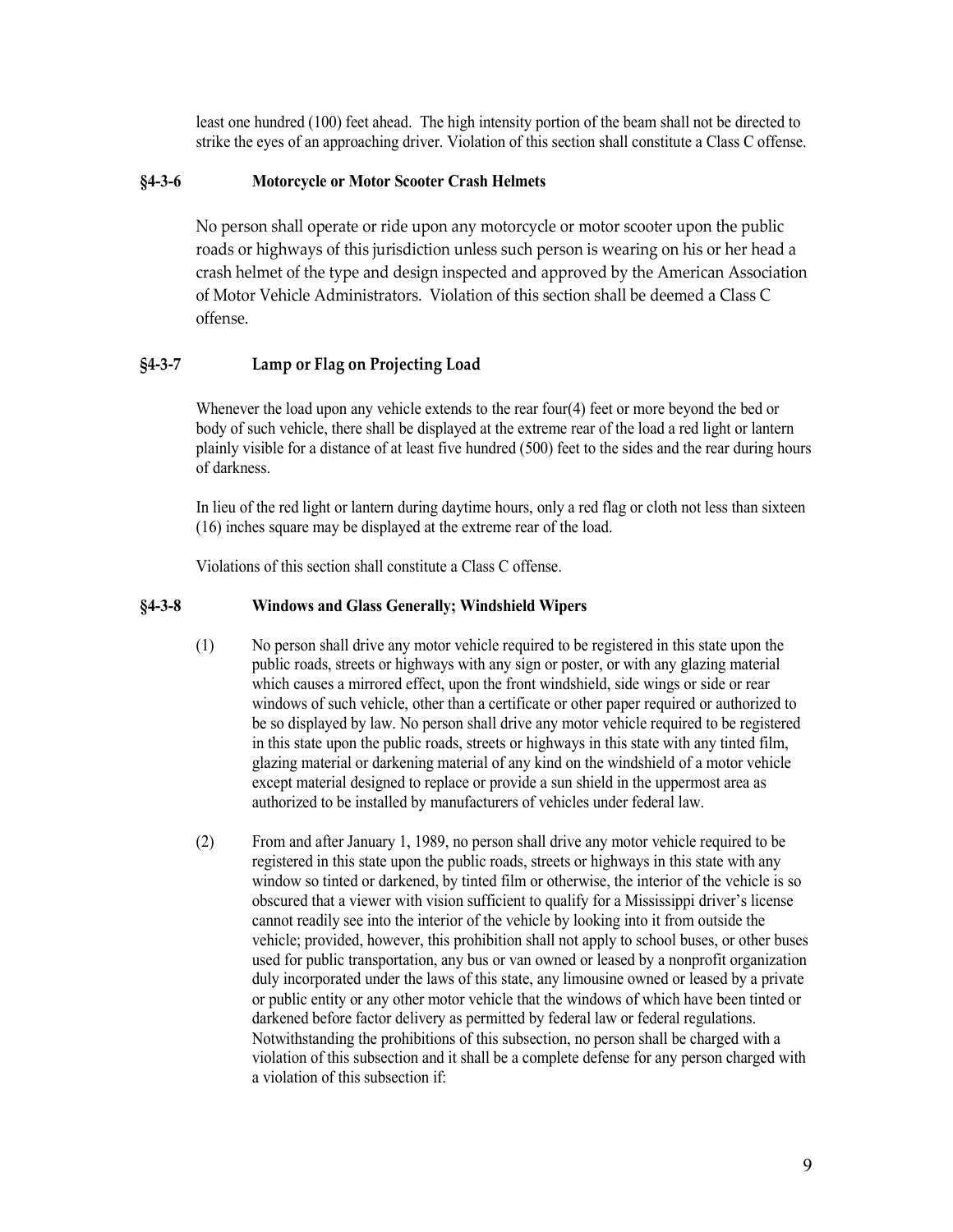- (a) each window of the vehicle upon which tinted or darkening material has been applied has affixed to it a label from the State Commission of Public Safety certifying that the window:
	- (i) Has a luminous reflectance not exceeding twenty percent (20%); and
	- (ii) Has a light transmittance of thirty-five percent (35%); or
- (b) the person has a certificate of compliance for the vehicle issued by a law enforcement officer or the Department of Public Safety, as hereinafter provided.
- (3) Notwithstanding the provision of subsections (1) and (2) of this section, it shall be lawful for any person who has been diagnosed by a licensed physician in this state as having a physical condition or disease which is seriously aggravated by minimum exposure to sunlight to place or have been placed upon the windshield or windows of any motor vehicle which he owns or operates or within which he regularly travels as a passenger tinted film or other darkening material which would otherwise be in violation of this section. However, any such vehicle, in order to be exempt under this subsection, shall have prominently displayed on the vehicle dashboard a certificate of medical exemption on a form prepared by the Commissioner of Public Safety and signed by the person on whose behalf the certificate is issued. The special certificate authorized by this subsection shall be issued free of charge to applicants through the offices of the tax collectors of the counties. Each applicant shall present to the issuing officer:
	- (a) an affidavit signed personally by the applicant and signed attested by a physician which states the applicant's physical condition or disease which entitles him to an exemption under this subsection; and
	- (b) proof of ownership of the motor vehicle by the applicant or a signed affidavit by the owner of a motor vehicle operated for the use of the applicant, for which is obtaining the certificate.
- (4) The windshield on every motor vehicle shall be equipped with a device for cleaning rain, snow or other moisture from the windshield, which device shall be so constructed as to be controlled or operated by the driver of the vehicle.
- (5) From and after July 1, 1988, any motor vehicle required to be registered in this state with a window therein which has been tinted or darkened with any tinted film or other darkening material after factory delivery may have affixed to the lower left corner of each such window a label legible from outside the vehicle which indicates the label registration number, a certification of compliance with Mississippi law, and such other information as the Commissioner of Public Safety deems appropriate. The label shall be of a type which is pressure-sensitive, self destructive upon removal, and no longer than one (1) inch in size.
- (6) From and after July 1, 1988, no person shall install any tinted film, darkening material, glazing material on any other material upon the windshield or any window of a motor vehicle which, after the installation thereof, would result in such vehicle being in violation of subsection (1) or (2) of this section if driven on the public roads, streets or highways of this state after January 1, 1989.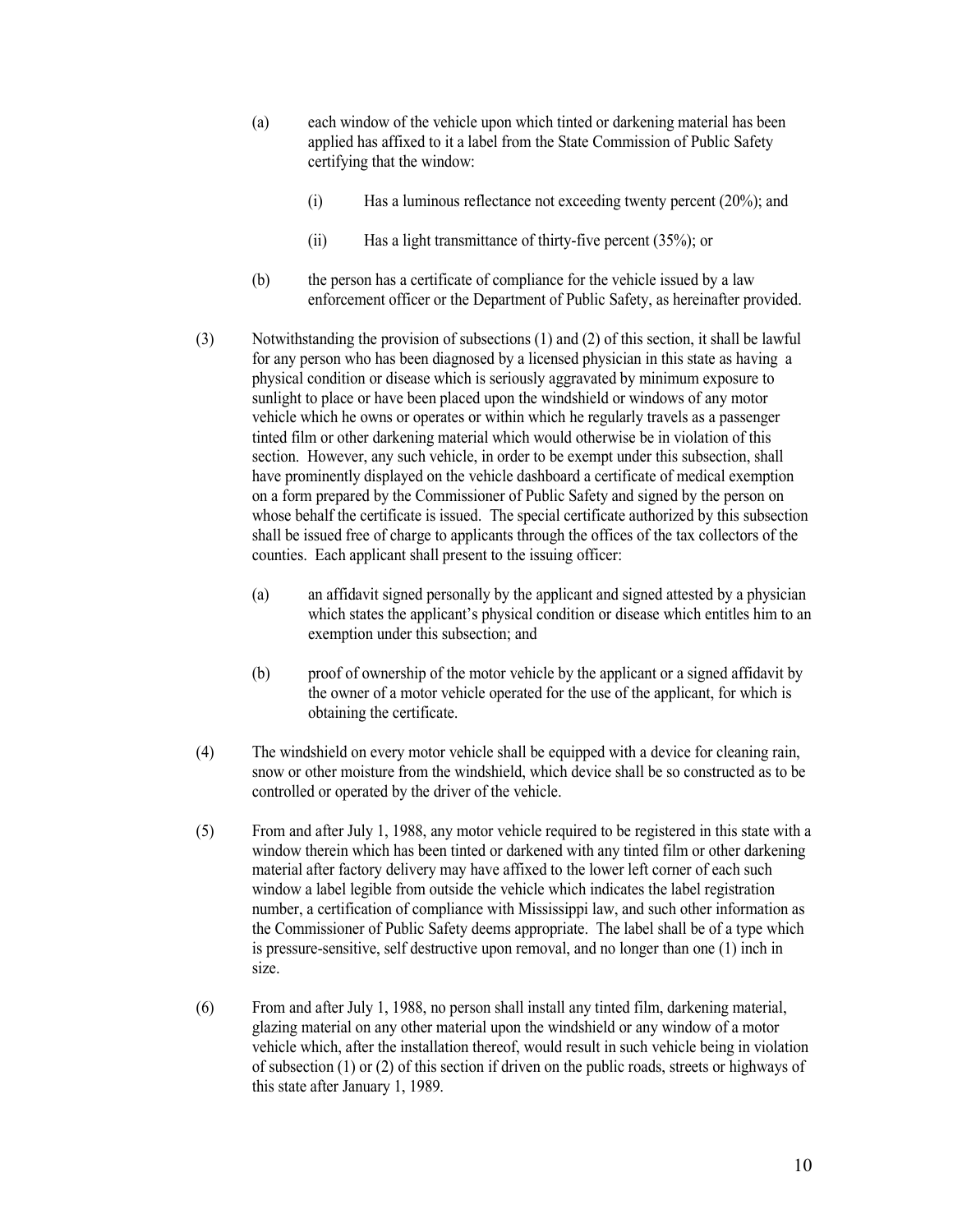(7) It shall be unlawful for any person to alter or reproduce any label approved by the Commissioner of Public Safety under this section for the purpose of misleading law enforcement officers or motor vehicle inspection stations, or to knowingly use any approved label except as authorized by this section.

Violation of this section shall be a Class A offense.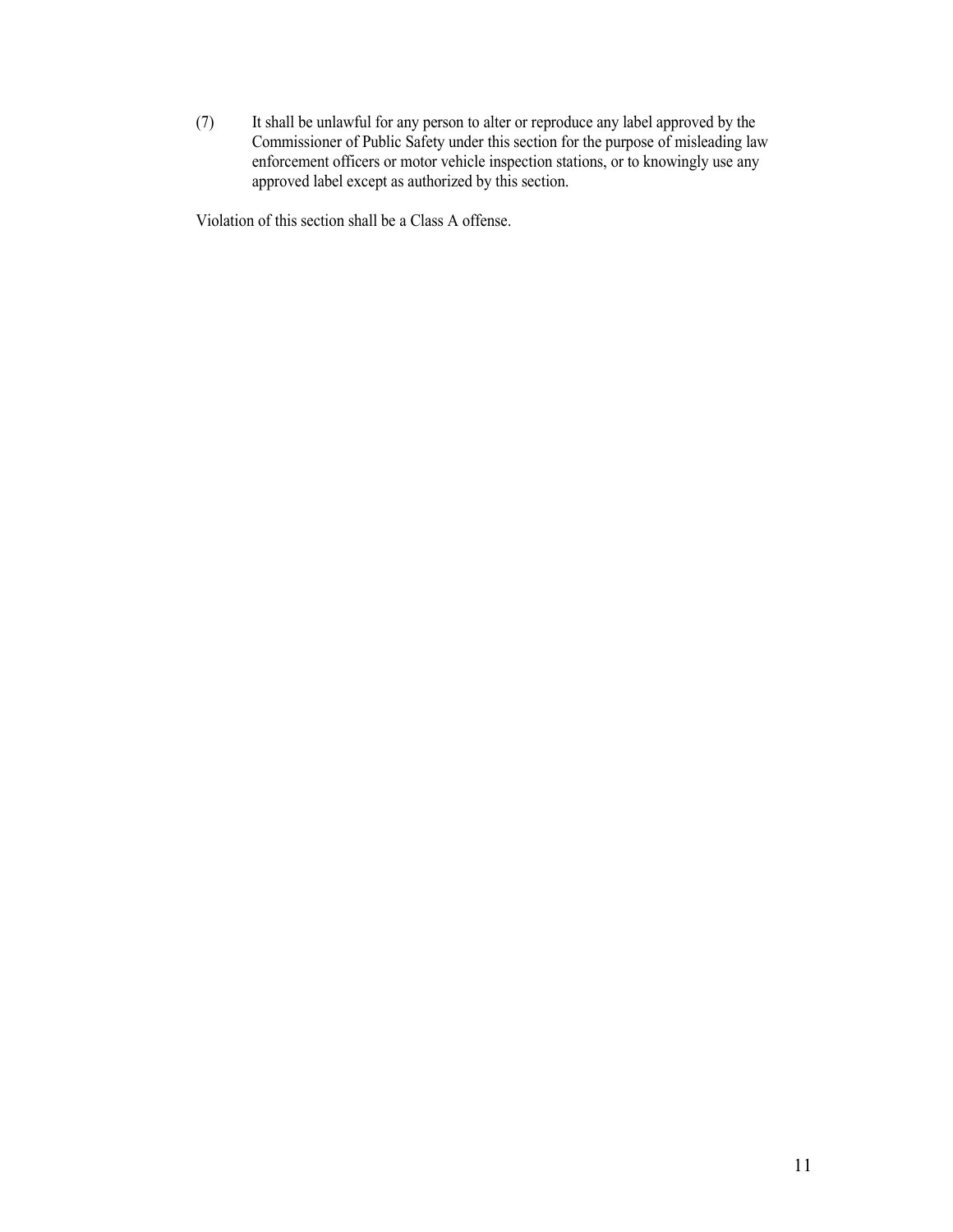## <span id="page-11-0"></span>**CHAPTER 4. PROVISIONS REGULATING TRAFFIC FLOW**

## <span id="page-11-1"></span>**§4-4-1 Traffic Control and Signal Devices**

Any person driving a motor vehicle upon any public road of this jurisdiction shall not turn such vehicle from a direct course until such movement can be made with safety and then only after giving an appropriate signal, either by hand and arm or by a directional signal device.

The signals required shall be given either by means of the hand and arm or by a recognized signal lamp device. When signals are given by the hand and arm, they shall be given from the left side of the vehicle and such signals shall be indicated as follows:

- (1) left turn, left hand and arm extended horizontally;
- (2) right turn, left hand and arm extended upward; or
- (3) stop or decrease speed, left hand arm extended downward.

It shall be a Class C offense to fail to give an appropriate signal at least three seconds prior to turning, changing lanes, passing or stopping.

#### <span id="page-11-2"></span>**§4-4-2 Following Too Closely**

The driver of a motor vehicle shall not follow another vehicle more closely than is reasonable and prudent, having due regard for the speed of such vehicle and the traffic upon and the condition of the highway. Following Too Closely is a Class C offense.

#### <span id="page-11-3"></span>**§4-4-3 School Buses: Stopping For and Rules Governing**

- (1) Every driver of a motor vehicle, when meeting or overtaking from either direction any school bus which has stopped for the purpose of receiving or discharging passengers, shall stop immediately and shall not again proceed by the school bus until all passengers are received or discharged and the bus is again in motion.
- (2) No driver of a school bus shall exceed the posted speed limit on the roadways of this jurisdiction.
- (3) The driver of a school bus stopping to either pick up children or discharge them shall at least one hundred (100) feet before said stop, place on the red flashing lights and place a stop sign in the appropriate position for a stop.

Violation of this section shall constitute a Class B offense.

#### <span id="page-11-4"></span>**§4-4-4 Failure to Yield Right-of-Way**

The driver of a vehicle approaching an intersection shall yield the right-of-way to a vehicle which has entered the intersection from different roadways.

When two (2) vehicles enter an intersection from different roadways at the same time, the driver of the vehicle on the left shall yield the right-of-way to the vehicle on the right.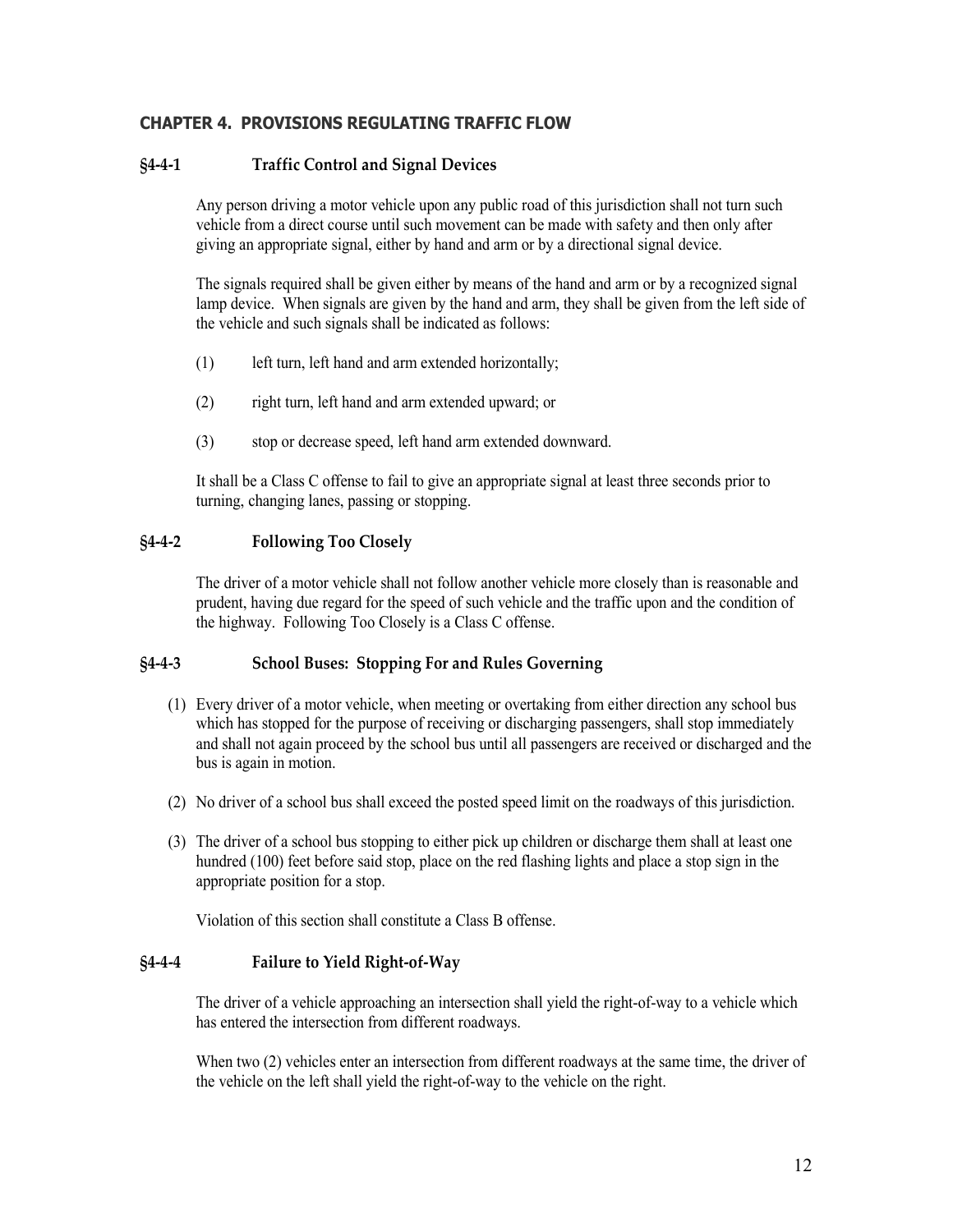The driver of a vehicle within an intersection intending to turn left shall yield the right-of-way to any vehicle approaching from the opposite direction which is within the intersection or so close thereto as to constitute an immediate hazard.

The driver of a vehicle having so yielded and having given a signal when and as required by this act, may make such left turn and the drivers of all other vehicles approaching the intersection from said opposite direction shall yield the right-of-way to all vehicles approaching to make the left turn.

The driver of a vehicle about to enter or cross a roadway from a private road or driveway shall yield the right-of-way to all vehicles approaching on said roadway.

Violation of this section shall constitute a Class C offense.

#### **§4-4-5 Failure to Yield to Emergency Vehicle**

Upon the immediate approach of an authorized emergency vehicle, when the driver is giving audible signal by siren, exhaust whistle or bell, the driver of every other vehicle shall yield the right-of-way and shall immediately drive to a position parallel to, and as close as possible to the right hand edge or curb of the roadway, clear of any intersection and shall stop and remain in such position until the authorized emergency vehicle has passed, except when otherwise directed by a police officer. This section shall not relieve the driver of an authorized emergency vehicle from the duty to drive with due regard for the safety of all persons using the roadways.

"Authorized Emergency Vehicle" shall mean every vehicle of the fire department (fire patrol), every police vehicle, and every such ambulance and emergency vehicle of a tribal, state, or federal government or public service corporation.

Violation of this section shall constitute a Class B offense.

#### <span id="page-12-0"></span>**§4-4-6 Failure to Stop at Stop Sign and Yielding Right-of-Way**

The driver of a motor vehicle shall come to a complete stop at all intersections marked by a stop sign before entering an intersection, unless otherwise directed by an officer directing traffic.

The driver of a motor vehicle approaching an intersection marked by a sign requiring him to yield the right-of-way shall decrease the speed of such vehicle and shall yield the right-of-way to any traffic proceeding on the road given the right-of-way by such sign.

Violation of this section shall be a Class C offense.

#### <span id="page-12-1"></span>**§4-4-7 Driving on Right Side of Road**

Upon all roadways of sufficient width a vehicle shall be driven upon the right half of the road, except as follows:

- (1) when overtaking and passing another vehicle proceeding in the same direction under the rules governing such movement;
- (2) when the right half of a roadway is closed to traffic while under construction or repair;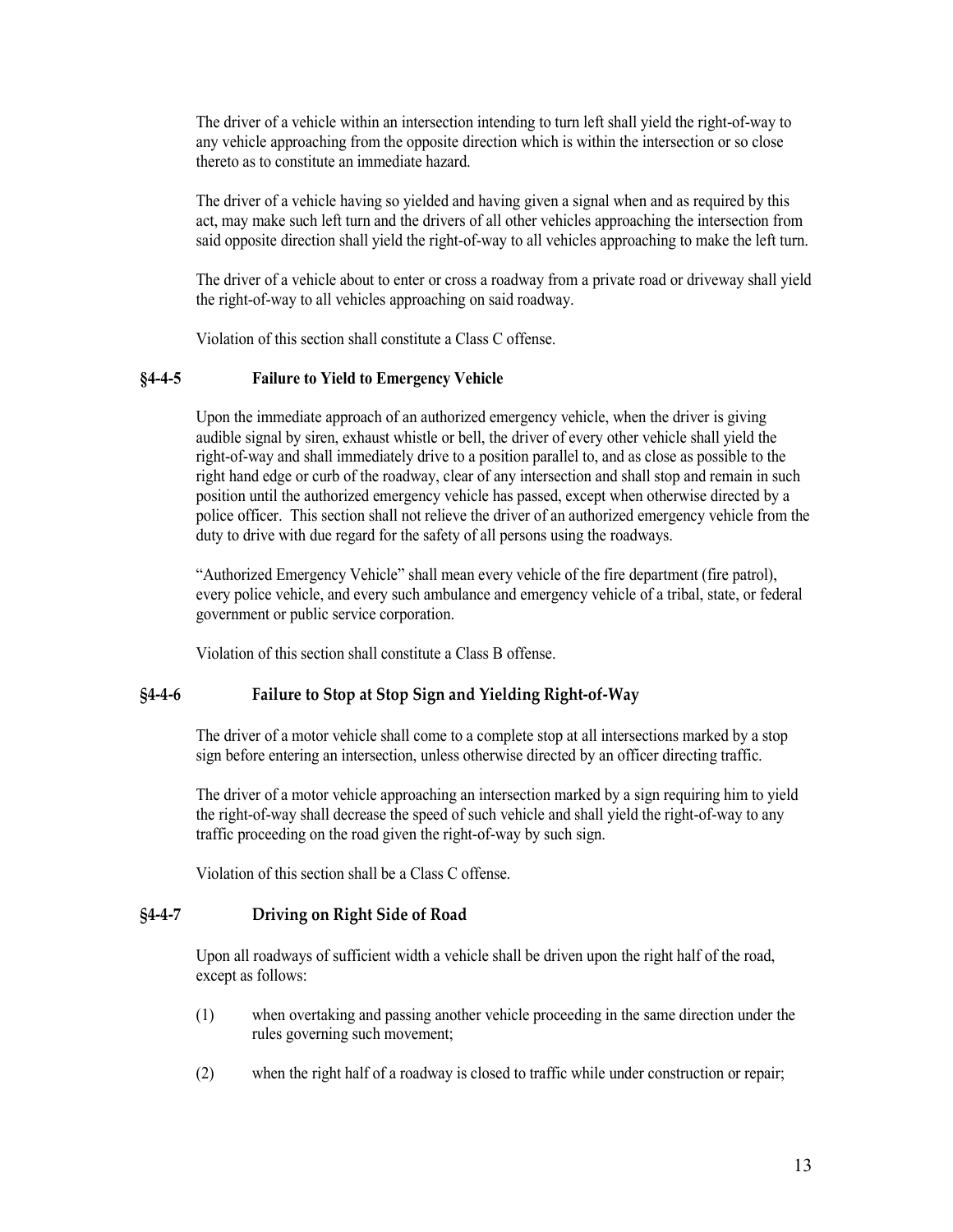- (3) upon a roadway divided into three marked lanes for traffic under the rule applicable thereon; or
- (4) upon a roadway designated and signposted for one-way traffic.

Violation of this section shall be a Class C offense.

#### <span id="page-13-0"></span>**§4-4-8 Passing Oncoming Vehicles**

Drivers of vehicles proceeding in opposite directions shall pass each other to the right and upon roadways having width for not more than one line of traffic in each direction. Each driver shall give to the other at least one-half of the therein traveled portion of the roadways as nearly as possible.

Violation of this section shall be a Class C offense.

#### <span id="page-13-1"></span>**§4-4-9 Overtaking and Passing a Vehicle on the Left**

The driver of a vehicle overtaking another vehicle proceeding in the same direction shall pass to the left thereof at a safe speed and distance and shall not again drive to the right side of the roadway until he has safely cleared the overtaken vehicle.

Except when overtaking and passing on the right is permitted, the driver of the overtaken vehicle, on audible signal shall not increase the speed of his vehicle until completely passed by the overtaking vehicle.

No vehicle shall, in overtaking and passing another vehicle or at any other time, be driven on the left side of the roadway under the following conditions:

- (1) when approaching the crest of a grade or upon a curve in the highway where the driver's view along the highway is obstructed;
- (2) when approaching within one hundred (100) feet of any bridge or viaduct; or
- (3) unless the driver can see the road for a sufficient distance ahead to pass safely and such passing can be accomplished safely without colliding with oncoming traffic.

Violation of any of the provisions above shall be a Class C offense.

#### <span id="page-13-2"></span>**§4-4-10 Passing and Turning on Curve or Crest**

No motor vehicle shall be driven so as to pass or turn in any direction on a curve or crest or on any approach to crest unless such vehicle can pass or be turned safely and seen by traffic approaching in either direction. Passing and Turning on Curve or Crest shall be a Class C offense.

#### <span id="page-13-3"></span>**§4-4-11 Speed Limits**

(1) In recognition of the exclusive regulatory and legislative power of the Tribal Council of the Mississippi Band of Choctaw Indians over Tribal members and other persons of Indian descent not otherwise subject to state jurisdiction within this Indian Country, the presently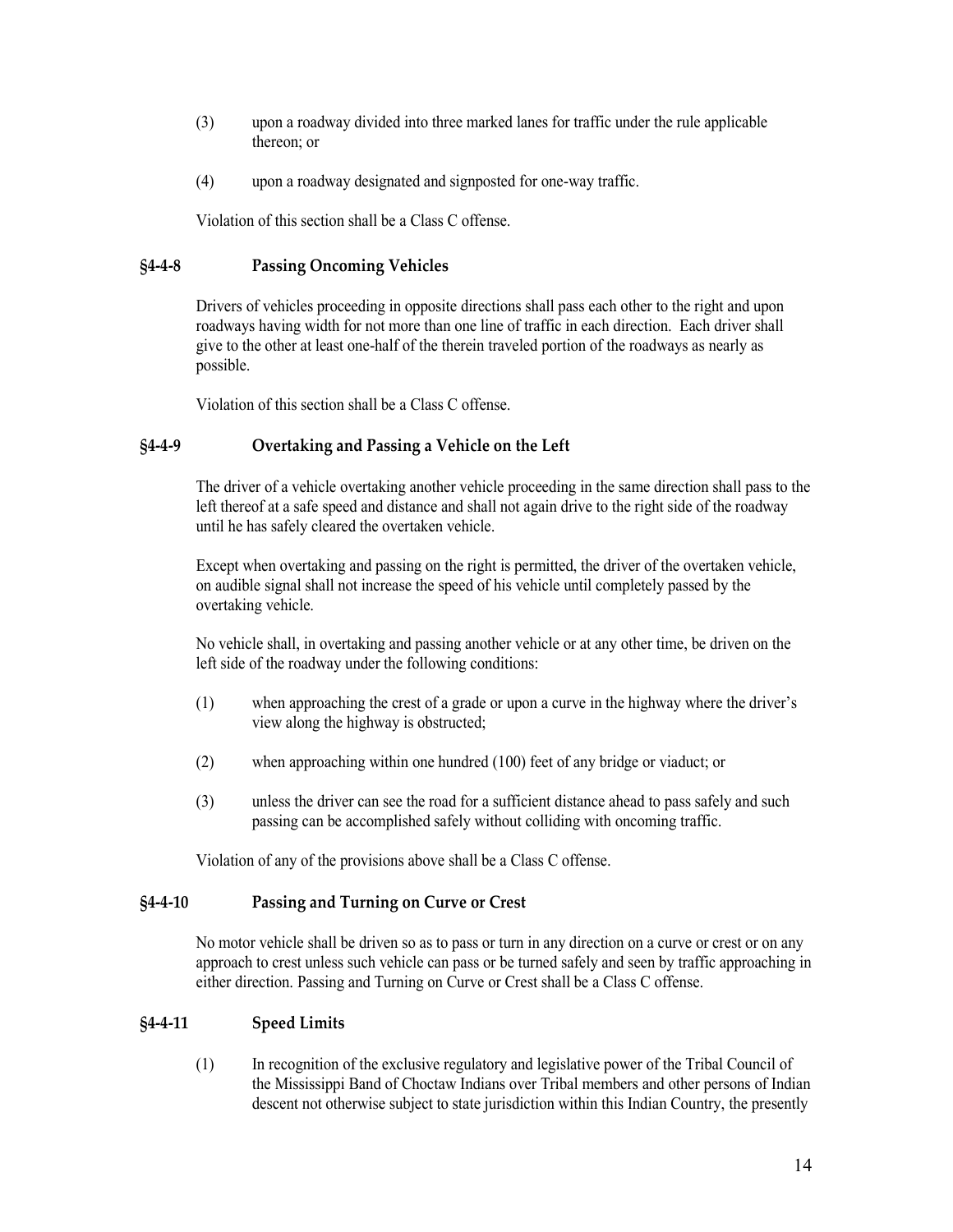designated state laws and roadway warning signs governing speeds on roadways of this jurisdiction are hereby adopted as the speed laws of the Tribe.

- (2) No person shall drive a motor vehicle at a speed greater than is reasonable and prudent under the conditions, having regard to the actual and potential hazards then existing. Consistent with the foregoing, every person shall drive at a safe and appropriate speed when approaching and crossing an intersection or railroad grade crossing, or winding roadway, and when special hazards exist with respect to pedestrians or to other traffic or by reason of weather or roadway conditions.
- (3) Unless otherwise designated by posted speed limits and subject to the provisions of subsection (2) above, no person shall drive a motor vehicle at a speed in excess of the following maximum limits upon the roadways of this jurisdiction:
	- (a) 25 miles per hour in residential areas;
	- (b) 25 miles per hour in school zones;
	- (c) 25 miles per hour in business areas; or
	- (d) 45 miles per hour in other locations

provided, that for residential, business or school zones or districts, wherein the roadway in questions terminates in a dead-end at a distance not exceeding a half  $(\frac{1}{2})$  mile from its point of entrance onto the said dead-end roadway, the speed limit shall be 15 miles per hour.

Unless the Tribal Council of the Mississippi Band of Choctaw Indians shall, by enactment of a resolution or ordinance, establish speed limits or roadway warning signs to the contrary, those indicator hereafter likewise govern the speeds of motorists subject to this Tribal jurisdiction; provided, however, that the exclusive enforcement under Tribal law shall be by authorities of this jurisdiction.

Violations of any of the speed laws of this jurisdiction shall constitute a Class C offense.

## <span id="page-14-0"></span>**§4-4-12 When Lights Are Required to Be On**

Every vehicle upon a public roadway at any time from a half hour after sunset to a half hour before sunrise or at any other time when objects on the road cannot be seen clearly at a distance of five hundred (500) feet because of light conditions, shall display lighted lamps on the vehicles.

Every vehicle stopped or parked on the side of any road or highway during the hours set forth above in such manner as to pose a potential hazard to vehicles traveling the roadway shall be visibly marked by flares, lamps or fuses so as to provide a visible warning to oncoming vehicles.

Violation of any of the above provisions is a Class C offense.

## <span id="page-14-1"></span>**§4-4-13 Requirement of Child Restraint**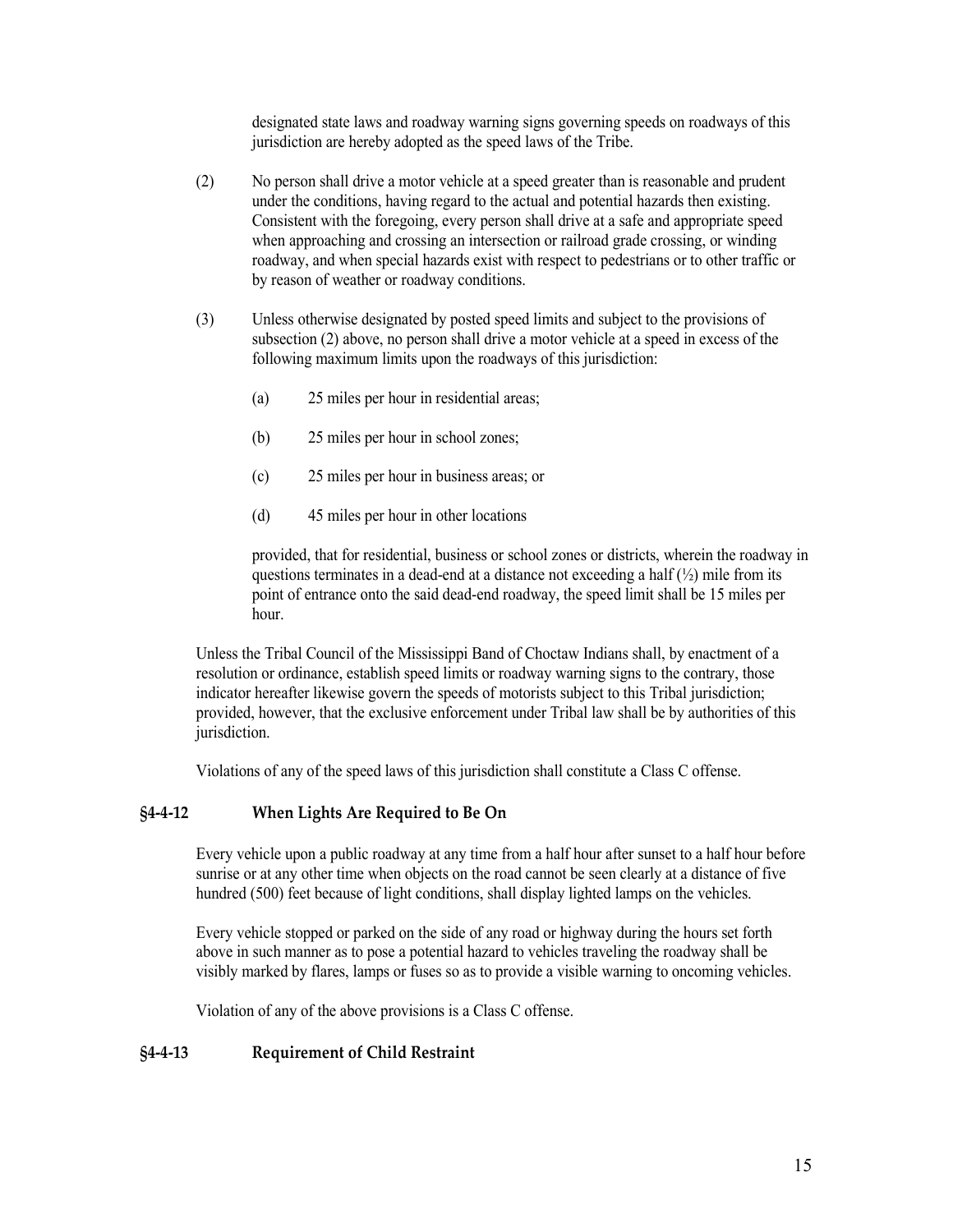Any person transporting a child under the age of four (4) years in a passenger motor vehicle, and operated on a public roadway, street or highway within this jurisdiction, shall provide for the protection of the child by properly using a child passenger restraint device or system meeting applicable federal motor vehicle safety standards.

Failure to provide a child passenger restraint device or system shall not be considered contributory or comparative negligence.

Violation of this section shall be a Class C offense.

## <span id="page-15-0"></span>**CHAPTER 5. MISCELLANEOUS DRIVING PROVISIONS**

#### <span id="page-15-1"></span>**§4-5-1 Duty to Give Information and Render Aid**

Any person who shall be the driver of any motor vehicle involved in an accident resulting in the injury to or the death of any person or damage to any vehicle or to the personal property of another shall:

- (1) give his name, address and registration number of the vehicle;
- (2) upon request, show his driver's license or similar driving permit;
- (3) render to any person injured reasonable assistance including carrying or making arrangements for carrying such person injured for medical treatment, if necessary, when requested by an injured person;
- (4) if an unattended vehicle is involved, locate and notify the owner or leave a written notice in a conspicuous place in or on the vehicle struck, providing the name and address of the driver inflicting the damage;
- (5) notify the police of this jurisdiction; and
- (6) if personal property is damaged, the driver shall make reasonable efforts to locate and notify the owner of the property damaged.

Any person who shall fail to comply with the above section shall be guilty of a Class C offense.

#### <span id="page-15-2"></span>**§4-5-2 Driver's License Required**

Any person who shall drive or operate a motor vehicle upon the public roadways of this jurisdiction shall be required to have in his possession at all times when operating a motor vehicle a driver's license or similar permit valid under the laws of the jurisdiction from which it was issued, and shall display same upon demand by a police officer or a judge of the Tribal Court.

Violation of this section is a Class C offense; however no person charged with violating this section shall be convicted if he produces in court a driver's license heretofore issued to him, which was valid at the time of his arrest.

## <span id="page-15-3"></span>**§4-5-3 Driving Under Suspension or Revocation**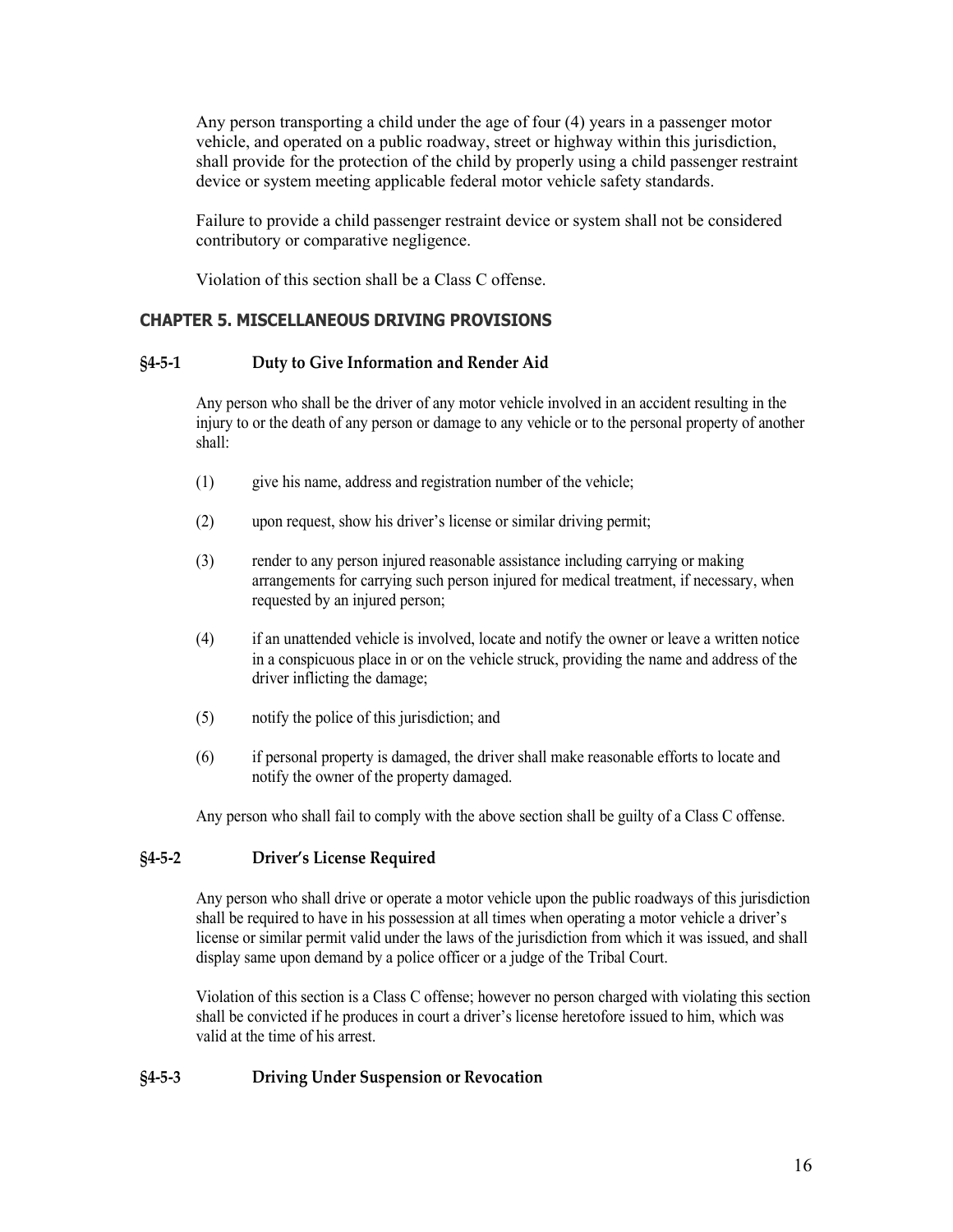Any person whose driver's license or driving privilege has been canceled or revoked in this or any other jurisdiction and who drives any motor vehicle upon the roadways within the jurisdiction of the Tribal Court while such license or privilege is canceled, suspended, or revoked shall be guilty of a Class B offense under this section.

## <span id="page-16-0"></span>**§4-5-4 Permitting Unauthorized Person to Drive**

No person shall authorize or knowingly permit a motor vehicle owned by a person or under his control to be driven upon any highway by any person who is not authorized hereunder or whose license privilege to drive is suspended or revoked. Permitting Unauthorized Person to Drive shall be a Class C offense.

## <span id="page-16-1"></span>**§4-5-5 Authorization to Move Illegally Parked and Abandoned Vehicles**

Any law enforcement officer finding a vehicle standing upon a roadway in violation of the provisions of this Code or in a location where it poses a potential hazard to vehicles traveling the roadways of this jurisdiction is hereby authorized to move such vehicle or require the driver or other person in charge of the vehicle to move same to a position off the roadway or to another place of safety. Moving of the vehicle will be at the owner's expense.

Any law enforcement officer finding a vehicle standing or abandoned adjacent to a roadway in a location where it does not pose a potential hazard to vehicles traveling the roadways of this jurisdiction is hereby authorized to move or have moved at the owner's expense without the owner's consent any such vehicle which has been so unattended or abandoned for period of not less than three (3) days.

#### <span id="page-16-2"></span>**§4-5-6 Stopping and Parking**

No person shall stop, park or leave standing any motor vehicle, whether attended or unattended, upon the paved or improved, or main traveled part of any roadway with the jurisdiction of the Tribal Court when it is practical to stop and park or so leave the vehicle off said roadway.

This section shall not apply to the driver of any motor vehicle which is disabled while on the roadway to the extent that it is impossible to move.

Violation of this section shall be a Class C offense.

#### <span id="page-16-3"></span>**§4-5-7 Careless Driving**

Any person who shall operate any motor vehicle upon any public road in a careless or imprudent manner, without due regard for the width, grade, curves, corners, traffic and the use being made of such road or other attendant circumstances shall be guilty of a Class C offense. This offense shall be a lesser included offense to the offense of reckless driving.

#### <span id="page-16-4"></span>**§4-5-8 Reckless Driving**

Any person who shall drive any motor vehicle within the jurisdiction of the Choctaw Tribe in such a manner as to indicate either a wanton or willful disregard for the safety of person or property shall be guilty of a Class B offense, and the Choctaw Tribal court may suspend said person's driving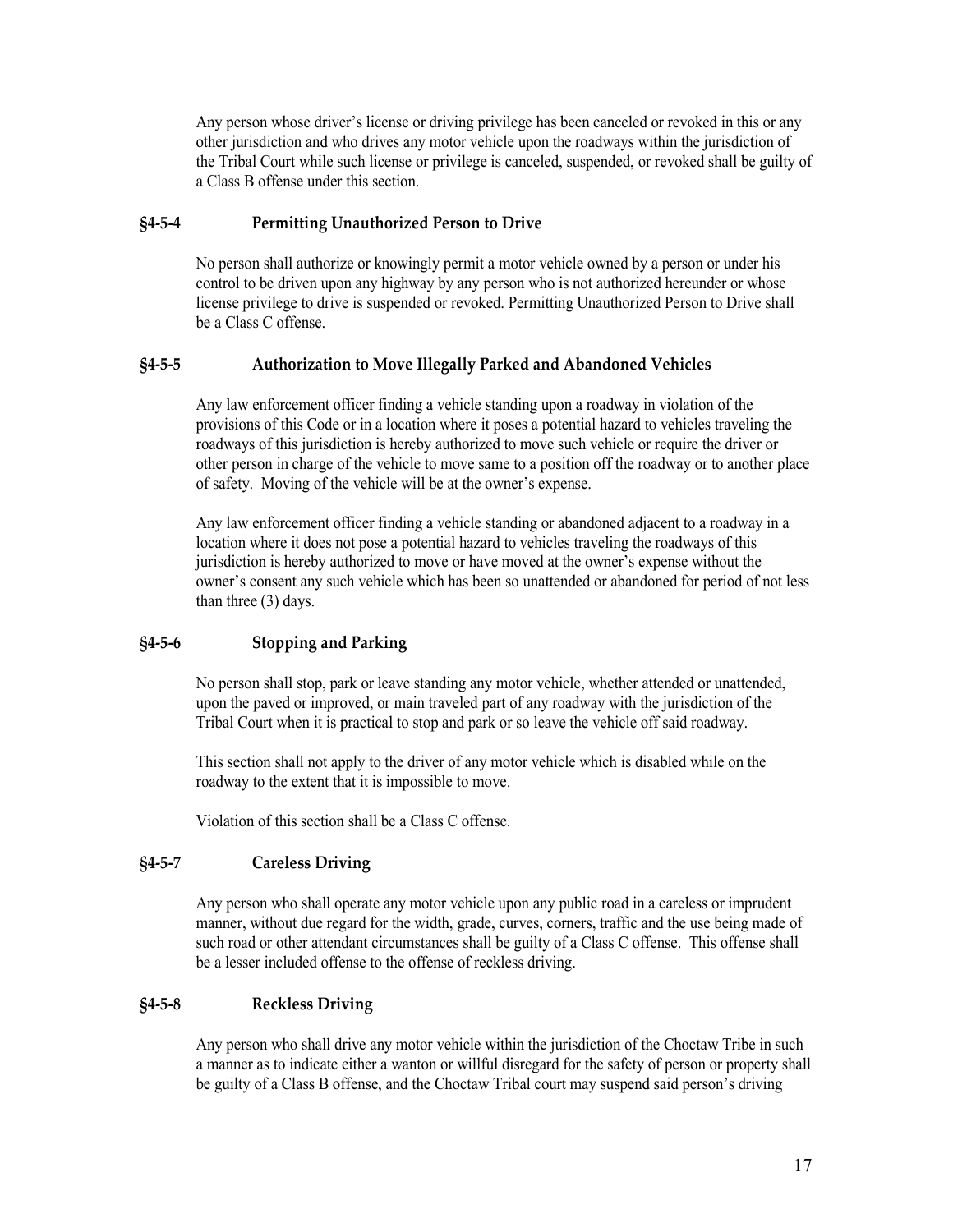privileges within the boundaries of the Choctaw Indian Reservation for a period not to exceed six (6) months.

- <span id="page-17-0"></span>**§4-5-9 Driving Under the Influence of Intoxicating Liquor, Drugs, or Controlled Substances, or Other Substances Impairing Ability to Operate Vehicle or with Blood Alcohol Concentrations Above Specified Levels; Penalties Generally; Granting of Hardship Driving Privileges**
	- (1) It is unlawful for any person, who is under the influence of intoxicating liquor, to drive or otherwise operate any vehicle within the Choctaw Reservation, or when that person has an alcohol concentration of ten one-hundredths percent (.10%) or more for persons who are above the legal age to purchase alcoholic beverages under state law or two one-hundredths percent (.02%) or more for persons who are below the legal age to purchase alcoholic beverages under state law, in the person's blood based upon grams of alcohol per one hundred milliliters of blood or grams of alcohol per two hundred ten (210) liters of breadth as shown by a chemical analysis of such person's breath, blood or urine administered;
	- (2) It is unlawful for any person who is under the influence of any drug or controlled substance, the possession of which is unlawful under the Mississippi controlled Substances Law, to drive any vehicle within the Choctaw Reservation;
	- (3) It is unlawful for any person who has an alcohol concentration of four one-hundredths percent (.04%) or more, based upon grams of alcohol per one hundred (100) milliliters of blood or grams of alcohol per two hundred ten (210) liters of breath as shown by a chemical analysis of such person's blood, breath or urine, to drive a commercial motor vehicle within the Choctaw Reservation;
	- (4) Upon conviction of any person for the first offense of driving while under the influence of alcohol, drugs, or controlled substance under this section such person shall be guilty of a Class B offense; and the court shall order such person to attend and complete an alcohol safety education program and/or a DUI First Offender Program. The court may substitute attendance at a victim impact panel instead of forty-eight (48) hours in jail. In addition, the Choctaw Tribal Court shall suspend driving privileges of such person for a period of not less than ninety (90) days and until such person attends and successfully completes an alcohol safety education program as herein provided; provided, however, in no event shall such period of suspension exceed one (1) year.

For a first violation of this section the court may grant the person hardship driving privileges upon written petition of the defendant, if it finds reasonable cause to believe that revocation would hinder the person's ability to:

- (a) continue his employment;
- (b) continue attending school or an educational institution; or
- (c) obtain necessary medical care.

Proof of hardship shall be established by clear and convincing evidence which shall be supported by independent documentation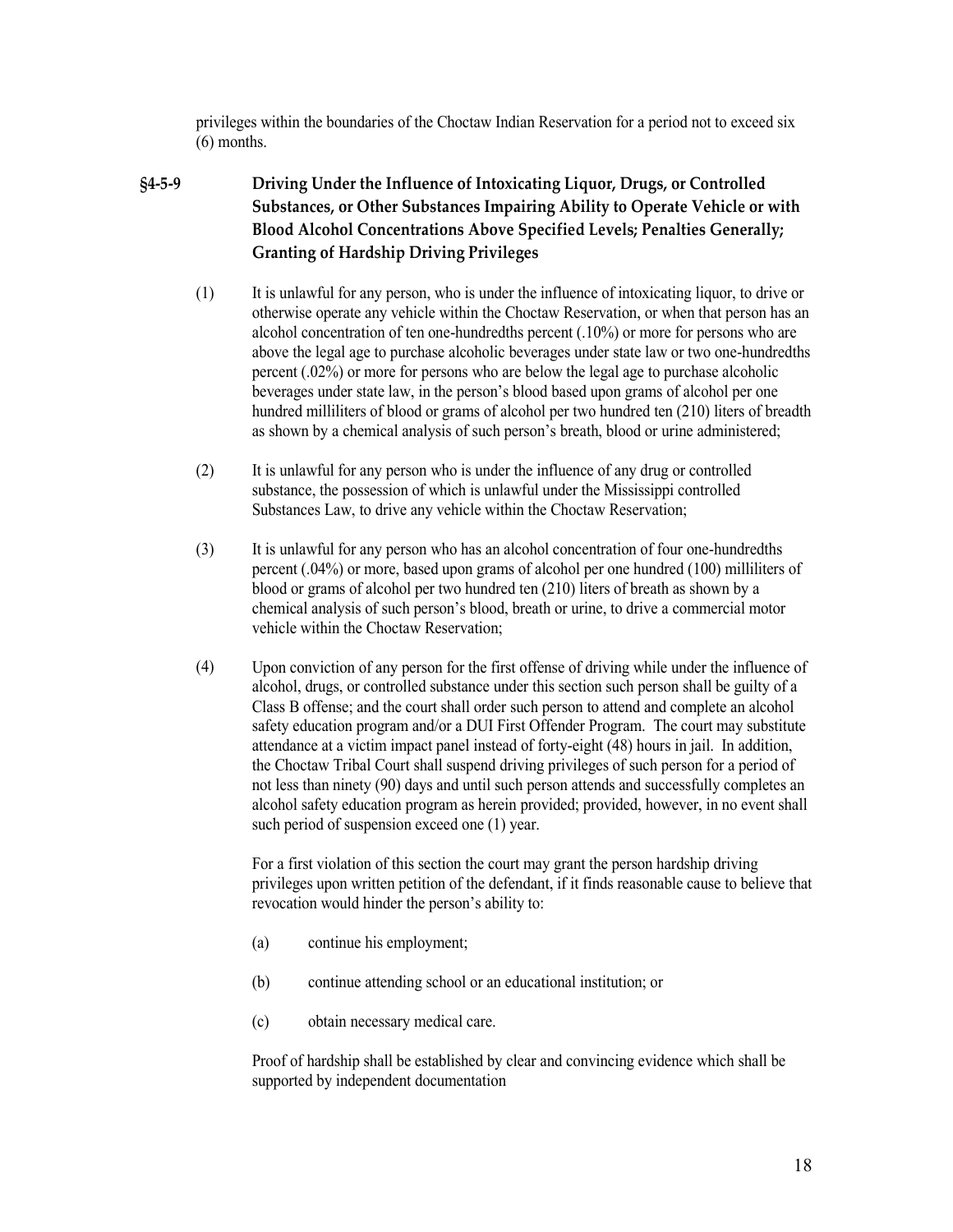(5) Upon any second or subsequent conviction in the Choctaw Tribal Court of any person for driving under the influence of alcohol, drugs or controlled substances, such person shall be guilty of a Class A offense. For purposes of this section, DUI convictions in Choctaw Tribal court that occurred five (5) years prior to the defendant's current violation shall be considered in charging defendant with a DUI second or subsequent offense.

In addition to any criminal penalties for a Class A offense, any person convicted of a second or subsequent violation shall have his driving privileges suspended for a period not less than ninety (90) days; provided however, in no event shall such period of suspension exceed one (1) year.

#### <span id="page-18-0"></span>**§4-5-10 Adoption of Mississippi Traffic Rules and Regulations**

Title 63 of the Mississippi Code Annotated 1972, as now existing or as may be hereafter amended, shall apply as the laws, rules and regulations of the Mississippi Band of Choctaw Indians, but only insofar as they do not conflict with or overlap any law, rule or procedure established in this Choctaw Traffic Code or elsewhere in the Choctaw Tribal Code, or unless the Mississippi Band of Choctaw Indians' Tribal Council shall, by resolution, specifically declare all or some part of such Mississippi laws, rules and regulations inapplicable hereunder.

Except as specifically provided by any section in this Code, or any other applicable law, rule or regulation, it shall be a Class C offense for any person to do any act forbidden to be done under such laws, rules or regulations, or to fail to do any act required to be done under such laws, rules and regulations.

## <span id="page-18-1"></span>**§4-5-11 Evading**

Any person driving a motor vehicle who willfully fails or refuses to bring his vehicle to a stop when given a visual or audible signal, by hand, voice, emergency light, flashing light, or siren, or other signal by a uniformed police officer in an appropriately marked police vehicle shall be deemed guilty of an offense under this section. Evading shall be a Class A offense.

## <span id="page-18-2"></span>**§4-5-12 Safety Belts**

When a passenger motor vehicle is operated on a public road, street or highway within this jurisdiction, every operator, every front-seat passenger and every child who is at least four years of age but under eight (8) years of age, regardless of the seat that such child occupies, shall wear a properly fastened safety seat belt system, required to be installed in the vehicle when manufactured pursuant to Federal Motor Vehicle Safety Standards. Children under the age of four (4) years shall be in a restraint system as required under §4-4-12 of this Title.

Violation of this section shall be a Class C offense.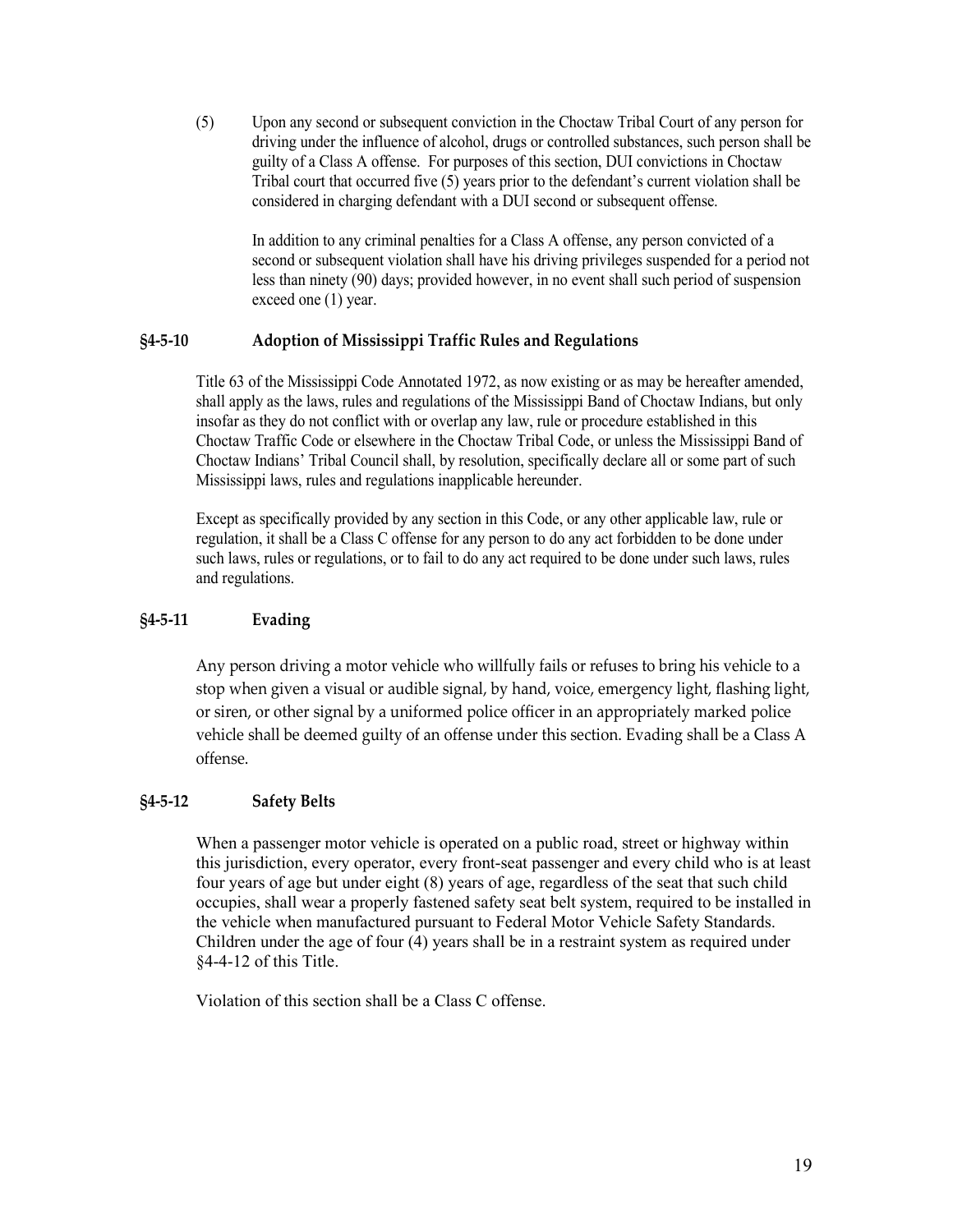## <span id="page-19-0"></span>**CHAPTER 6. PROVISIONS RELATING TO PEDESTRIANS**

#### <span id="page-19-1"></span>**§4-6-1 Pedestrian's Right-of-Way at Crosswalk**

When traffic control signals are not in place or in operation, the driver of a vehicle shall yield the right-of-way, slowing down or stopping if need be to so yield, to a pedestrian crossing the roadway or within any marked crosswalk or within any unmarked crosswalk at an intersection.

Whenever any vehicle at a marked or unmarked crosswalk or walk at an intersection is stopped to permit pedestrians to cross the roadway, the driver of any vehicle approaching from the rear shall not overtake and pass such stopped vehicle.

Violations of this section shall constitute a Class C offense.

#### <span id="page-19-2"></span>**§4-6-2 Pedestrians on Roadways**

Where sidewalks are provided it shall be unlawful for any pedestrian to walk along and upon roadways.

Where sidewalks are not provided any pedestrian walking along and upon a roadway shall, when practicable, walk on the left side of the road facing traffic.

Violations of this section shall constitute a Class C offense.

#### <span id="page-19-3"></span>**§4-6-3 Crossing at Other Than Crosswalk**

Every pedestrian crossing a roadway at any point other than within a marked or unmarked crosswalk at an intersection shall yield the right-of-way to all vehicles upon the roadway.

Every driver of a vehicle shall exercise due care to avoid colliding with any pedestrian upon any roadway and shall give warning by sounding the horn when necessary and shall exercise proper precautions upon observing any child or any confused or incapacitated person upon a roadway.

Violations of this section shall constitute a Class C offense.

#### <span id="page-19-4"></span>**§4-6-4 Pedestrians' Obedience to Regulations**

A pedestrian shall obey the instructions of any official traffic control device specifically applicable to him, unless otherwise instructed by a law enforcement officer. Violations of this section shall constitute a Class C offense.

#### <span id="page-19-5"></span>**§4-6-5 Soliciting Rides**

No person shall stand upon the paved portion of a roadway for the purpose of soliciting a ride from the driver of any private vehicle. Soliciting Rides shall constitute a Class C offense.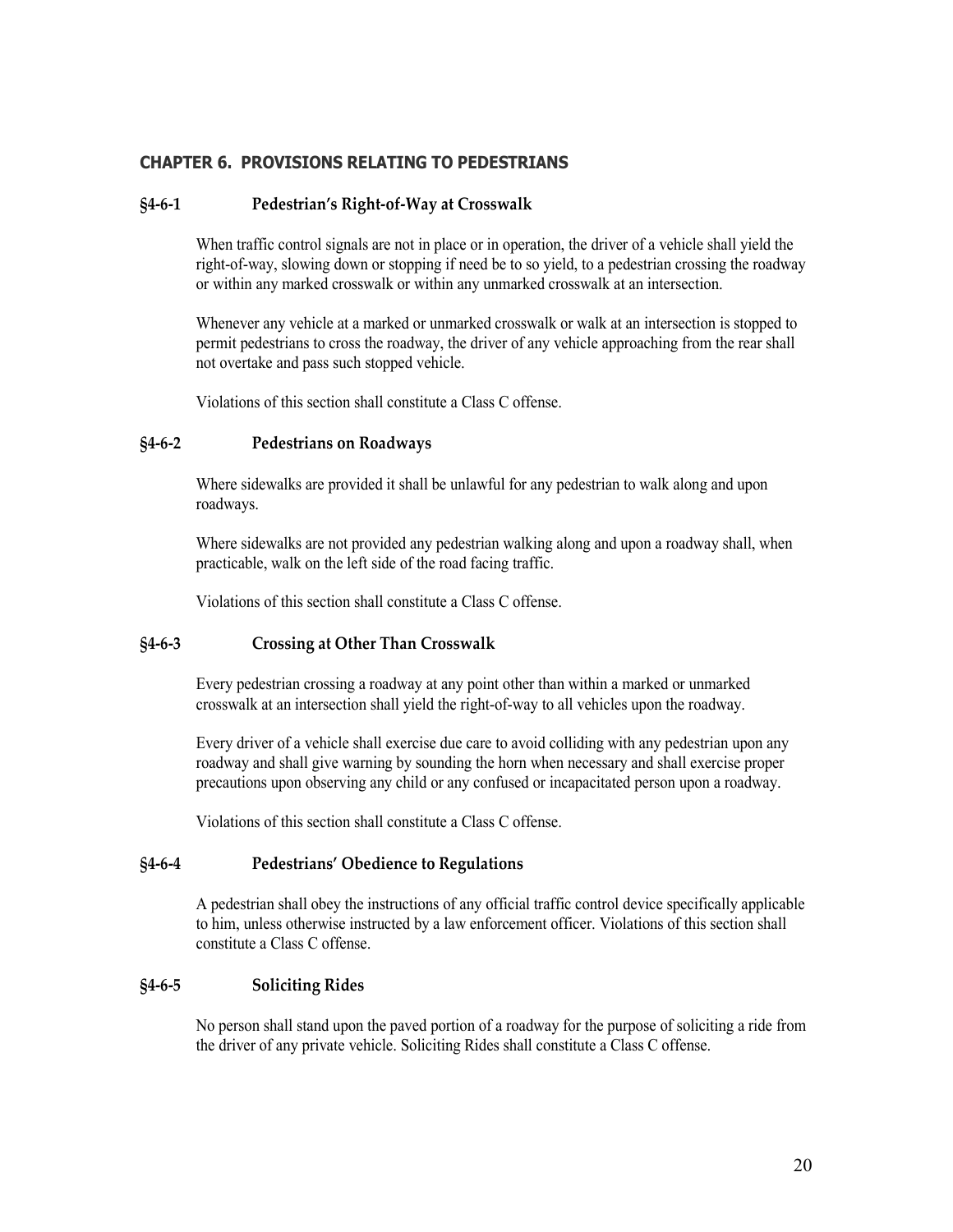# <span id="page-20-0"></span>**§4-6-6 Traffic Laws Apply to Persons Riding Bicycles or Animals or Driving Animal Drawn Vehicles**

Any person riding a bicycle or an animal or any animal drawing a vehicle upon a roadway shall be subject to the provisions of this Title applicable to the driver of a motor vehicle, except those provisions of this Title which by their very nature can have no application.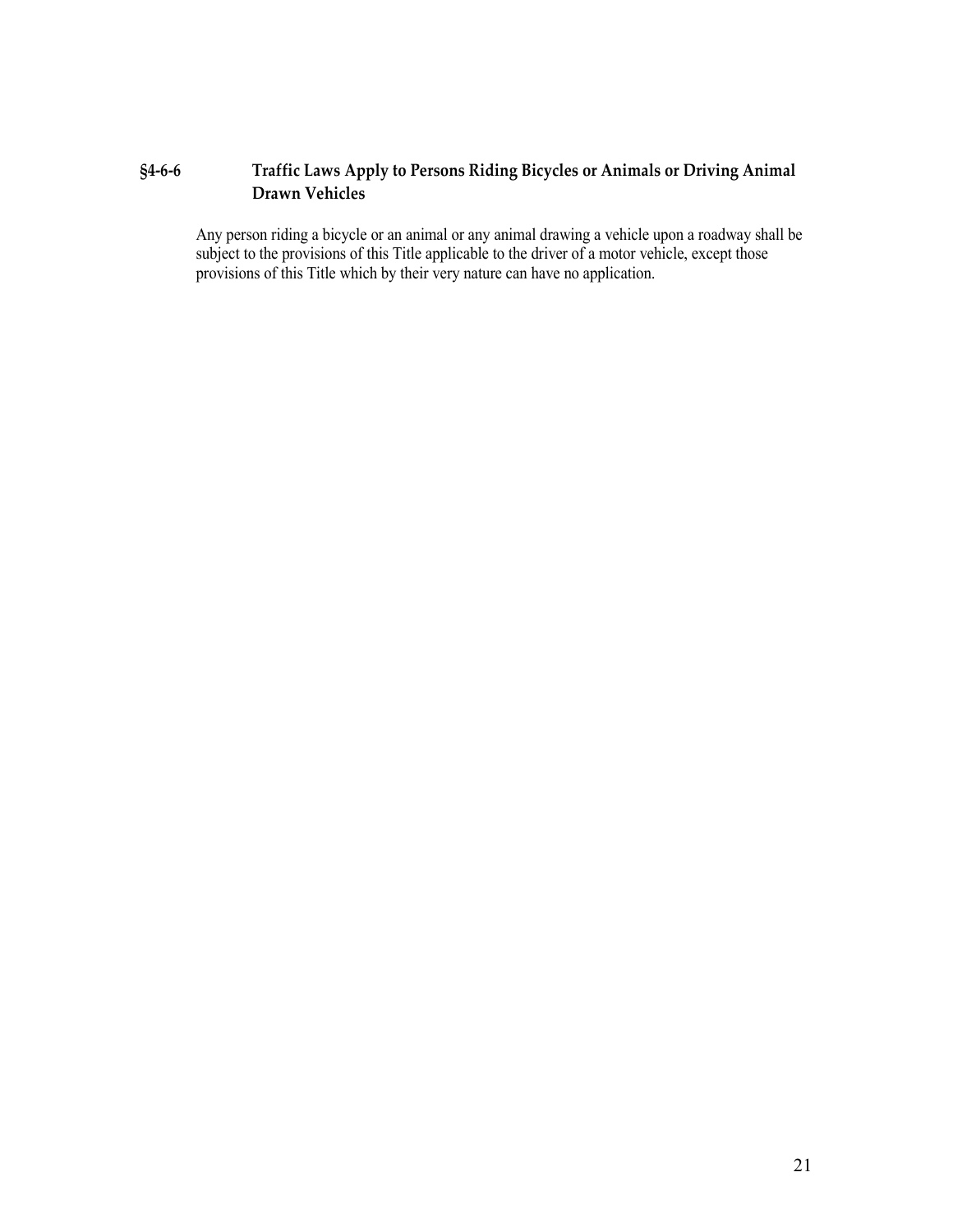# <span id="page-21-0"></span>**CHAPTER 7. PARKING RESTRICTIONS AND ENFORCEMENT**

## <span id="page-21-1"></span>**§4-7-1 Prohibited Parking**

- (1) Except when necessary to avoid conflict with other traffic or the directions of a law enforcement officer or official traffic-control device, no person shall stop or park a vehicle, whether attended or unattended, in any of the following places:
	- (a) upon the paved or improved or main traveled part of any roadway within the jurisdiction of the Choctaw Tribe when it is practical to stop and park or so leave the vehicle off said roadway;
	- (b) on a sidewalk or grass area between a curb and sidewalk;
	- (c) in front of a public or private driveway;
	- (d) within an intersection;
	- (e) within fifteen (15) feet of a fire hydrant;
	- (f) on a crosswalk;
	- (g) within twenty (20) feet of the driveway entrance to a fire station;
	- (h) alongside or opposite any roadway excavation or obstruction when stopping or parking would obstruct traffic;
	- (i) on a bridge or other drainage structure where less than twenty (20) feet of unobstructed roadway is available;
	- (j) within an area marked "fire lane"; and
	- (k) at any place where official signs or markings prohibit parking
- (2) No person shall move a vehicle not lawfully under his control into any prohibited area.
- (3) No person shall park a vehicle on a highway other than parallel with the edge of the highway headed in the direction of lawful traffic movement and with the wheels within twelve (12) inches of the curb or edge of the highway, unless perpendicular or angular parking in specifically designated.
- (4) No person shall park a vehicle on a highway in such a manner or under such conditions as to leave available less than twelve (12) feet of the width of the highway for free movement of vehicular traffic.
- (5) No person shall park a vehicle on a highway for the primary purpose of advertising; for displaying the vehicle for sale; or for washing, servicing or repairing the vehicle, except for repairs necessitated by an emergency.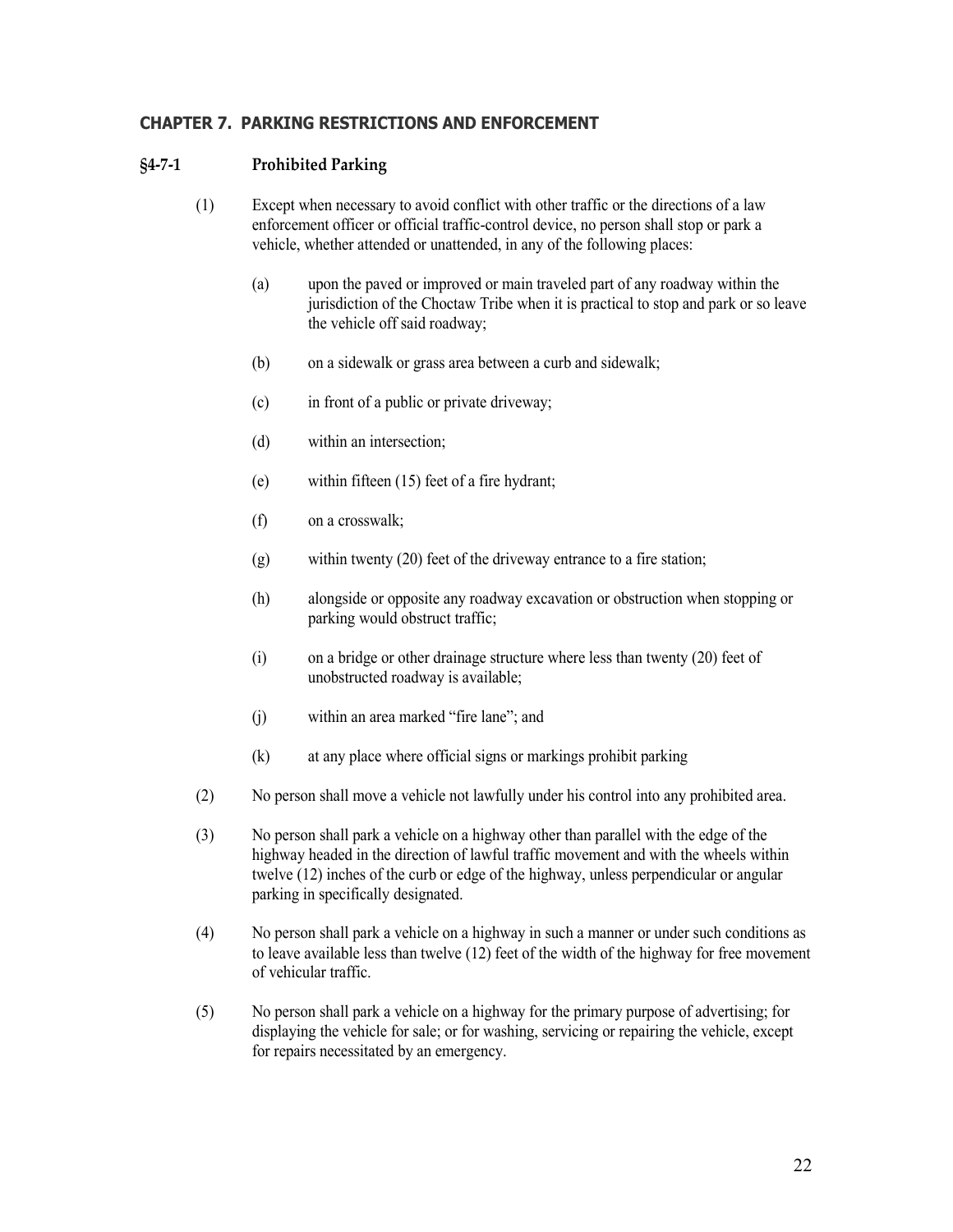# <span id="page-22-0"></span>**§4-7-2 Parking Privileges for Physically Handicapped Persons**

- (1) No person shall park in spaces for use by physically handicapped persons. Such spaces shall be reserved by posting the official international handicapped wheelchair logo immediately adjacent to and visible from the spaces. Said logo shall be displayed both by an upright sign and by a painted logo on the parking surface.
- (2) No person shall park a vehicle in space reserved and identified for physically handicapped persons without a visible permit displayed on said vehicle. Said permit shall be in the form of the official international handicapped wheelchair logo on a sticker placed on the vehicle windshield, on a placard viewable through the windshield hanging from the rearview mirror, or on a duly issued and current state license tag.

## <span id="page-22-1"></span>**§4-7-3 Parking Adjacent to Schools**

No person shall park a vehicle on any highway adjacent to any school property where such signs have been duly erected prohibiting parking adjacent to school property.

## <span id="page-22-2"></span>**§4-7-4 Designation of Loading Zones**

No person shall stop or park a vehicle in a designated loading zone for any purpose or length of time except for the expeditious unloading, delivery, pick up or loading of materials or passengers.

# <span id="page-22-3"></span>**§4-7-5 Parallel Parking Required**

Parking Parallel with the edge of a roadway shall be required in areas where roadside parking is permitted unless perpendicular or angular parking is otherwise specifically designated.

## <span id="page-22-4"></span>**§4-7-6 Signage and Markings in Accordance with MUTCD**

- (1) All signage and pavement markings installed for the regulation and direction of vehicular parking shall be complaint with the latest edition of the "Manual of Uniform Traffic Control Devices (MUTCD)" as published by the Federal Highway Administration of the U.S. Department of Transportation and on file in the Office of Tribal Roads and Engineering Services prior to installation.
- (2) All signage and pavement markings installed upon highways, parking lots or other areas designated for public use shall have the approval of the Office of Tribal Roads and Engineering Services prior to installation

# <span id="page-22-5"></span>**§4-7-7 Violations**

- (1) The provisions of this Chapter shall apply at all times, or as may otherwise be indicated on official signs, except when it is necessary to stop a vehicle to avoid conflict with other traffic or when it is necessary to comply with the directions of a law enforcement officer or official traffic control device. The failure of any person to comply with this Chapter shall constitute a violation of the Chapter.
- (2) Any authorized person charged with enforcement of this Code shall issue a parking citation when any provision of this Chapter has been violated. Said enforcement person